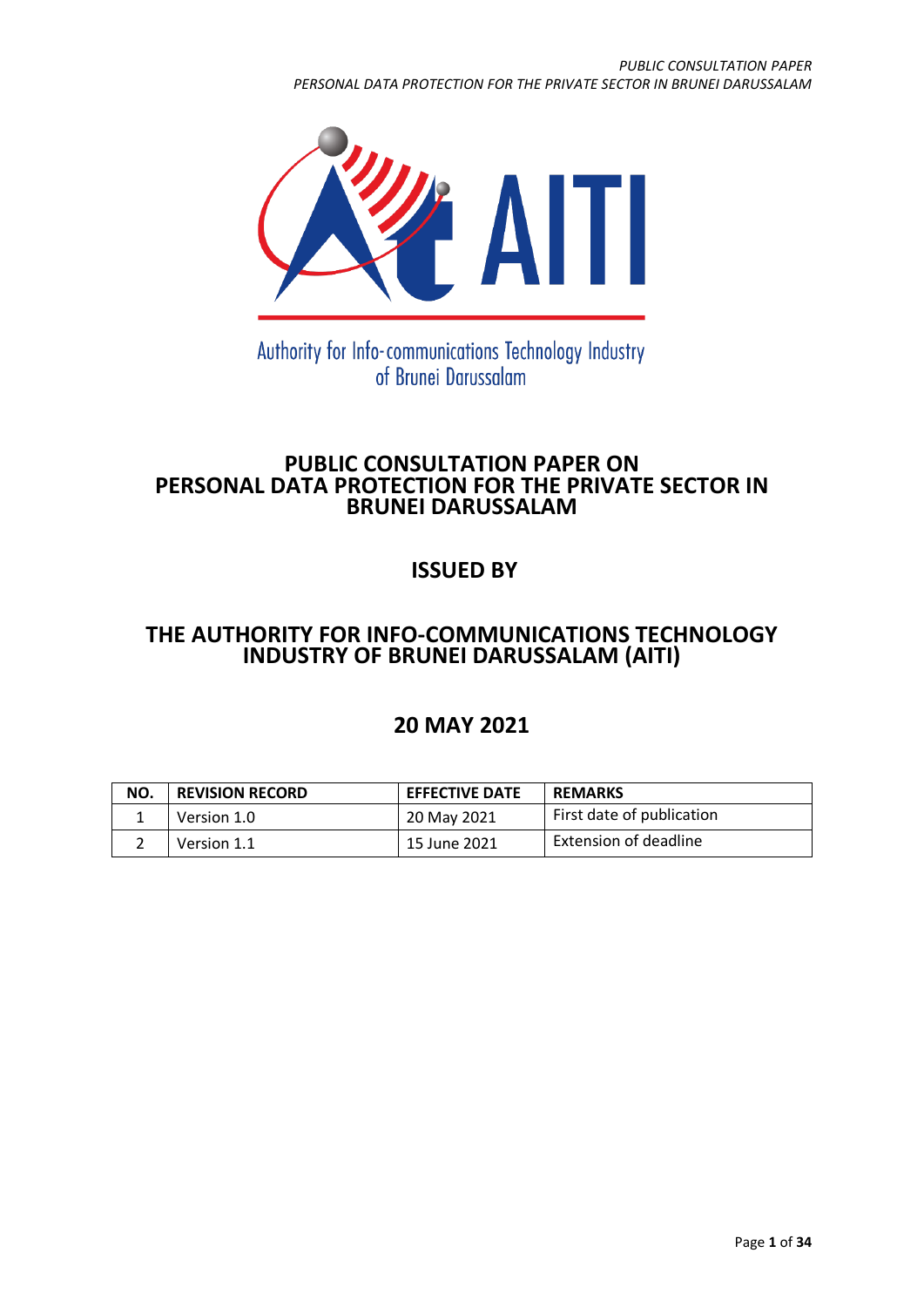# **Contents**

| 1. |      |                                                                               |  |
|----|------|-------------------------------------------------------------------------------|--|
| 2. |      |                                                                               |  |
|    |      |                                                                               |  |
|    |      |                                                                               |  |
|    |      |                                                                               |  |
|    |      |                                                                               |  |
| 3. |      |                                                                               |  |
|    | 3.1  |                                                                               |  |
|    | 3.2  |                                                                               |  |
|    | 3.3  |                                                                               |  |
|    | 3.4  |                                                                               |  |
|    | 3.5  |                                                                               |  |
|    | 3.6  |                                                                               |  |
|    | 3.7  |                                                                               |  |
| 4. |      |                                                                               |  |
|    | 4.5  |                                                                               |  |
|    | 4.6  |                                                                               |  |
|    | 4.7  |                                                                               |  |
|    | 4.8  |                                                                               |  |
|    | 4.9  |                                                                               |  |
|    | 4.10 |                                                                               |  |
|    | 4.11 |                                                                               |  |
|    | 4.12 |                                                                               |  |
|    | 4.13 |                                                                               |  |
|    | 4.14 |                                                                               |  |
| 5. |      |                                                                               |  |
|    | 5.3  |                                                                               |  |
|    | 5.4  |                                                                               |  |
|    | 5.5  | Right to Request for a Correction to an Error or Omission in Personal Data 21 |  |
|    | 5.6  |                                                                               |  |
| 6. |      |                                                                               |  |
|    | 6.2  |                                                                               |  |
|    | 6.3  |                                                                               |  |
|    | 6.4  |                                                                               |  |
|    | 6.5  |                                                                               |  |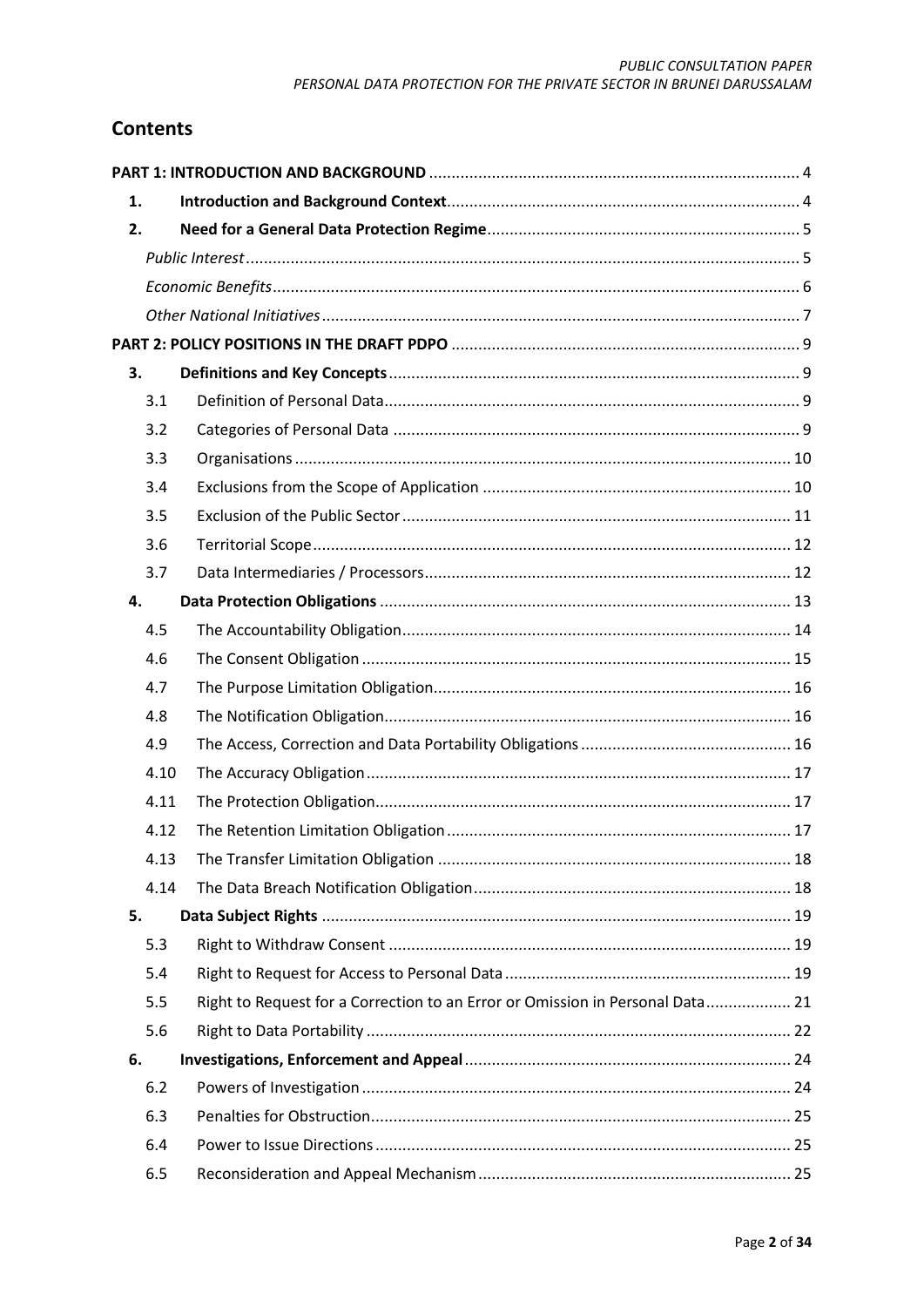| 6.6  |                                                                            |  |
|------|----------------------------------------------------------------------------|--|
| 7.   |                                                                            |  |
| 8.   |                                                                            |  |
| 8.5  |                                                                            |  |
| 8.6  |                                                                            |  |
| 8.7  |                                                                            |  |
| 8.8  |                                                                            |  |
| 8.9  | Prohibition Against Dictionary Attacks and Address-Harvesting Software  29 |  |
| 8.10 |                                                                            |  |
| 9.   |                                                                            |  |
| 10.  |                                                                            |  |
| 11.  |                                                                            |  |
| 12.  |                                                                            |  |
|      |                                                                            |  |
| 13.  |                                                                            |  |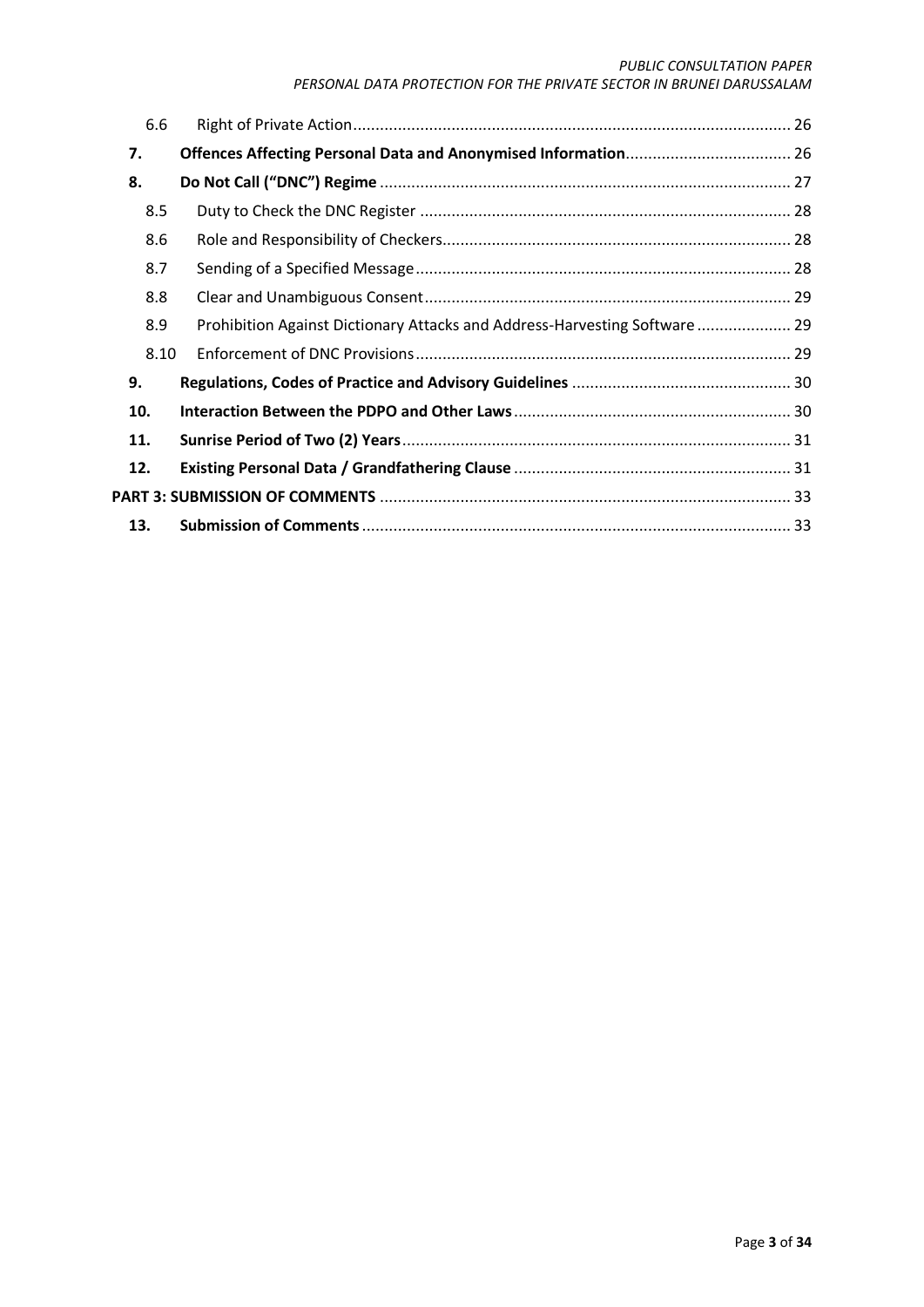# **PUBLIC CONSULTATION PAPER**

# <span id="page-3-0"></span>**PART 1: INTRODUCTION AND BACKGROUND**

The Minister of Transport and Infocommunications ("**MTIC**") has designated the Authority for Infocommunications Technology Industry of Brunei Darussalam ("**AITI**") as the Interim Data Office to develop a new law for the protection of individuals' personal data (commonly referred to as a "**data protection law**"). This new data protection law, which will be developed taking into consideration various international data protection frameworks and local circumstances, is intended to apply to the **private sector** in Brunei Darussalam (covering both commercial and non-commercial organisations). 1

A draft Personal Data Protection Order ("**PDPO**") has been developed and prepared to set out a general framework for data protection for the private sector in Brunei Darussalam. As explained in greater detail below, **the draft PDPO sets out the obligations of private sector organisations with respect to the collection, use, disclosure or other processing of individuals' personal data, the rights of individuals in relation to the processing of their personal data, and various matters relating to the administration and enforcement of the PDPO.**

AITI now invites all interested persons to comment and provide feedback on the proposed data protection framework for Brunei Darussalam based on the issues highlighted in **Part 2** of this Public Consultation Paper.

### <span id="page-3-1"></span>**1. Introduction and Background Context**

-

- 1.1 This Public Consultation Paper seeks views from the public on the proposed data protection framework for the private sector in Brunei Darussalam. This will eventually be incorporated into the PDPO.
- 1.2 The rationale of introducing this data protection law is two-fold:
	- 1.2.1 to provide for the protection of individuals' personal data by private sector organisations (including both commercial and non-commercial organisations) which seek to collect, use, disclose or otherwise process such personal data for their purposes; and
	- 1.2.2 to facilitate cross-border flows of personal data, which will further the development of the digital economy in Brunei Darussalam.
- 1.3 Presently, there is no overarching data protection legislation governing the processing of personal data by the private sector in Brunei Darussalam. While there may be sector-specific frameworks which have some form of data protection safeguards, there is currently no data

 $1$  For the public sector, the Official Secrets Act (Chapter 153) provides for the protection of official secrets, which may include personal information in the possession or control of the government and its officials. Furthermore, other official documents within the government sector such as the Data Protection Policy by the E-Government National Centre which relates to personal data (in electronic or manual form) collected and maintained by government agencies and the Protective Security Manual by the Internal Security Department, Prime Minister's Office, which provides common standards to ensure that information handled by government agencies is protected at all times.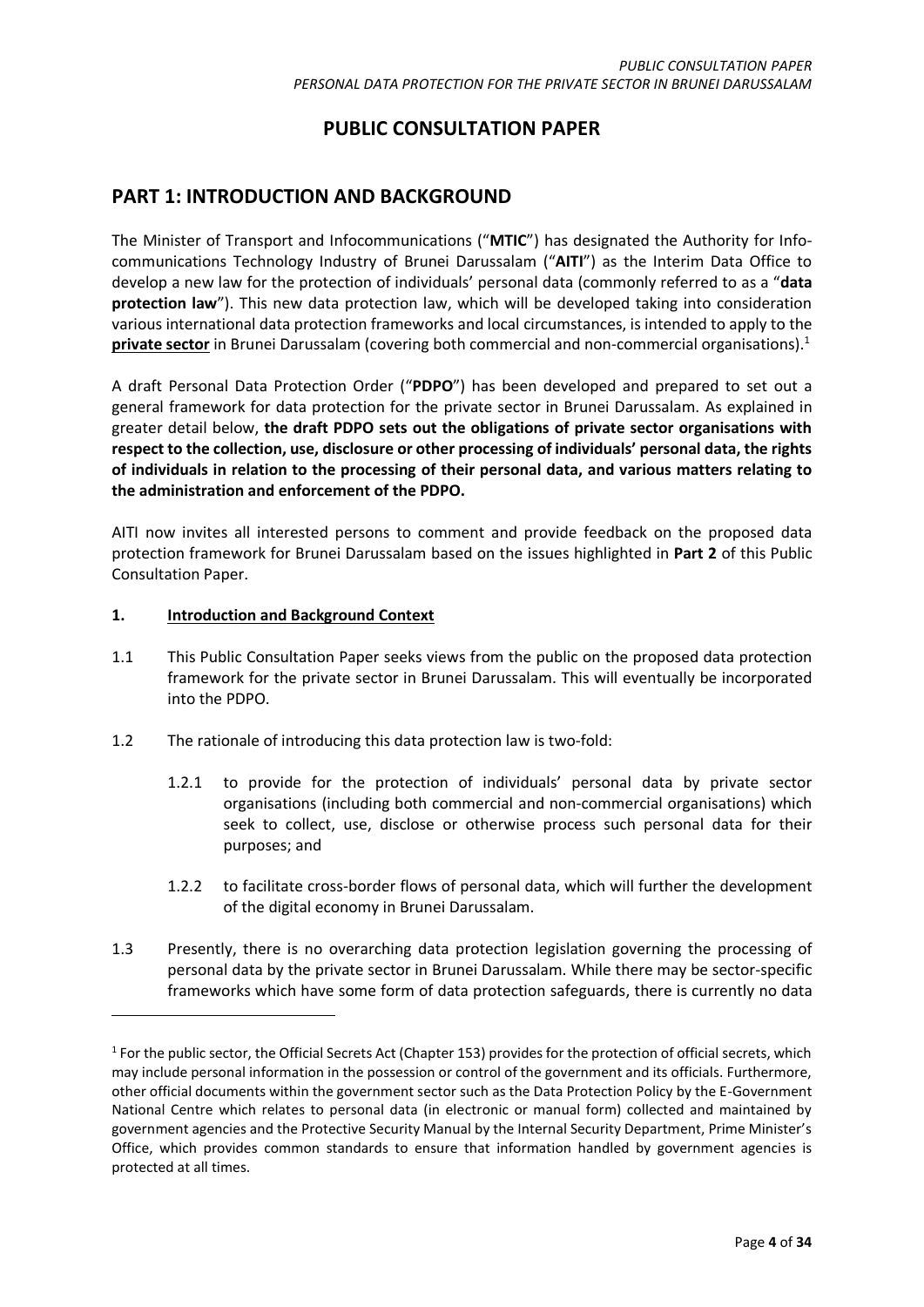protection law or framework at the national level. Further, while there are some private sector organisations that have designed and put in place policies relating to their processing of personal data, such policies are limited in scope, application and legal effect. Accordingly, the processing of personal data in the private sector is largely unregulated at this point in time.

- 1.4 Cross-border flows of personal data have also increased in significance in recent times as more businesses both in and outside Brunei Darussalam seek to process personal data for their purposes. Such activities may bring various socio-economic benefits to individuals and organisations in Brunei Darussalam, but also increase the risks to individuals' personal data.
- 1.5 In response to this, MTIC has given AITI the mandate to develop and implement a framework for the protection of individuals' personal data by the private sector. AITI has developed and prepared the draft PDPO, which sets out a general data protection framework which will apply to the private sector in Brunei Darussalam.
- 1.6 It is anticipated that the PDPO will operate concurrently with sector-specific frameworks and other legislation relating to data protection, and other laws generally. The PDPO will also provide for the establishment of a responsible authority ("**Responsible Authority**"), which will oversee the administration and enforcement of the PDPO.
- 1.7 The target date for the enactment of the PDPO is the end of 2021. To provide sufficient time for organisations to implement the necessary measures to comply with the PDPO, enforcement of the PDPO is targeted to commence in phases, starting in early 2022 with the establishment of the Responsible Authority. It is also anticipated that competency and skills development to implement the requirements of the PDPO will be supported by the Responsible Authority.

# <span id="page-4-0"></span>**2. Need for a General Data Protection Regime**

### <span id="page-4-1"></span>*Public Interest*

- 2.1 In light of advances in technology, including but not limited to, increased mobile and fixed broadband connectivity, the rise of the Internet and its various applications, together with advancements in the areas of data processing, Artificial Intelligence, machine learning and data analytics, there is an increasing need to protect personal data. This is especially the case given the increasing commodification of data and the growing public concern that consumers' personal data may be used, sold or otherwise processed without their consent or control.
- 2.2 Currently, there are no safeguards or restrictions placed on private sector organisations as to how they handle personal data. Some examples of the lack of rules governing the processing of personal data include the following:
	- 2.2.1 A business may collect personal data from individuals for a specific purpose (e.g. lucky draws and contests) but subsequently go on to use such personal data for secondary purposes (e.g. to market different products and services to the individual, or sell this personal data to other third parties).
	- 2.2.2 During the COVID-19 pandemic, businesses (e.g. supermarkets, shopping centres) were required to collect personal data about individuals to facilitate contact tracing. Such personal data was collected via the use of physical hardcopy logbooks at the entrance of premises. Many of these logbooks are often left out in the open without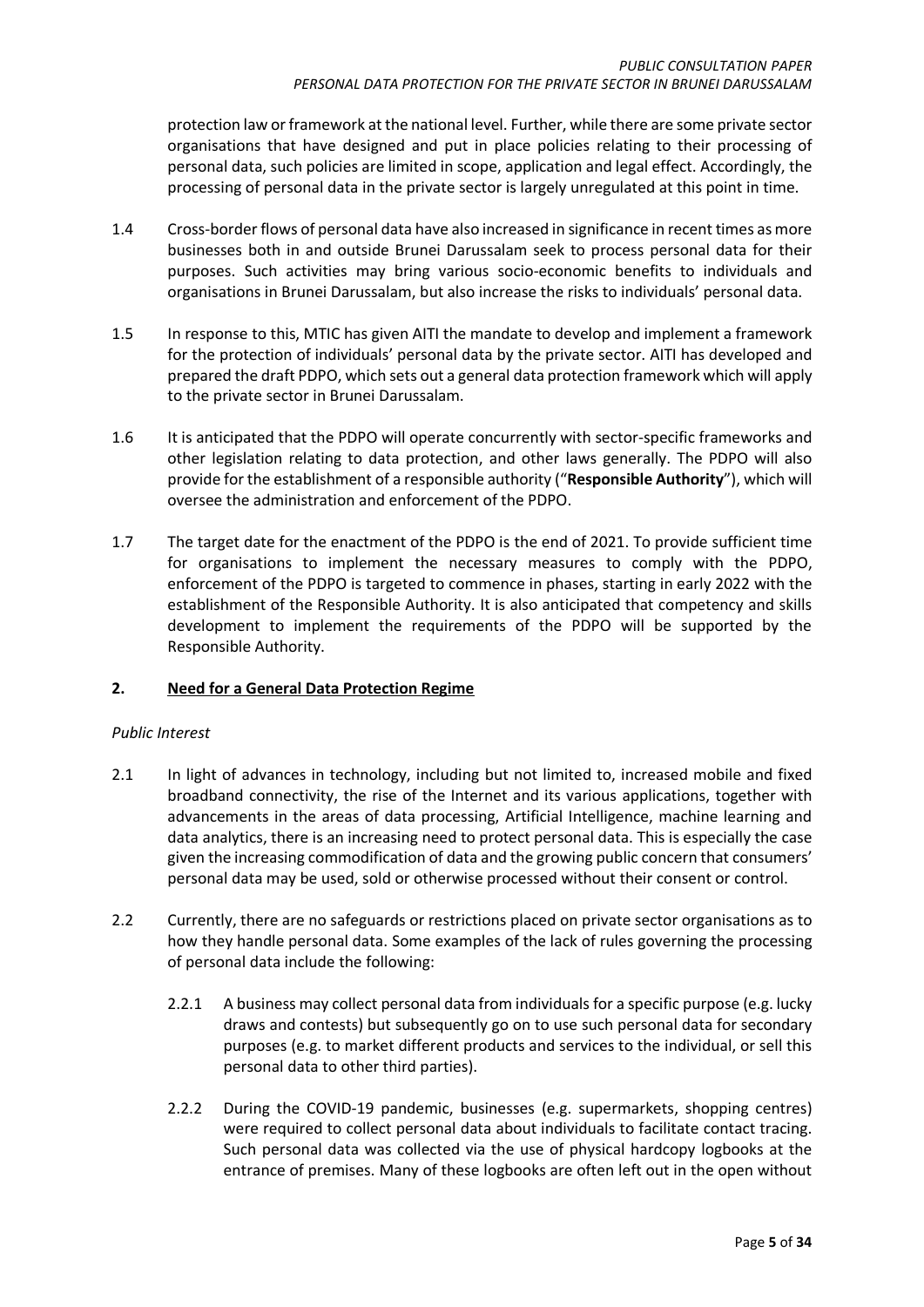any security measures to safeguard the personal data collected. Any member of public would be able to view the logbook and even take a photograph of all the personal data listed. This personal data can subsequently be used by that business of that third party for purposes not related to contact tracing.

- 2.2.3 A business may collect the personal data of individuals via online forms and subsequently store such data on publicly available directories online without any technical safeguards put in place. Anyone who does a search, using a search engine, for their name and personal information may be able to locate these publicly available lists / indexes of data.
- 2.2.4 A business may install CCTV cameras in its offices and collect the personal data of its employees or members of public who enter its premises (including but not limited to the reception area / lobby). These CCTV cameras are collecting personal data of employees and other individuals without anyone being aware or put on notice.
- 2.3 With respect to the above occurrences, businesses may not be held responsible for the personal data they collect and possess. As a corollary, the recourse which consumers may have against organisations which engage in irresponsible or inappropriate data processing activities that result in a negative impact on individuals is, practically speaking, limited or nonexistent.
- 2.4 As a result, a lack of accountability amongst organisations with respect to their handling of personal data may lead to an erosion of consumer trust and other negative socio-economic consequences (for example, where consumers are reluctant to permit the collection of their personal data even where this may benefit them, the organisations involved, and society as a whole). This may be further exacerbated by instances of misuse of personal data, high-profile data breaches and other incidents. At the same time, organisations increasingly require personal data in order to better serve their customers, develop new and innovative products and services and for many other legitimate purposes. As such, the PDPO will govern the collection, use, disclosure and processing of personal data by private sector organisations in a manner that recognises:
	- 2.4.1 the right of individuals to protect their personal data; and
	- 2.4.2 the need of organisations to collect, use and disclose such personal data.

# <span id="page-5-0"></span>*Economic Benefits*

- 2.5 A strong personal data protection framework will promote the legitimate use of personal data by businesses and cross-border data flows in a sustainable and accountable way. Data protection laws are an increasingly common feature in developed and developing economies, and individuals internationally come to expect such laws to be in place to provide assurance with respect to the processing of their personal data.
- 2.6 In this regard, major jurisdictions such as the European Union ("**EU**"), Canada and Australia have put in place data protection laws (such as the EU's General Data Protection Regulation ("**GDPR**")) to better protect the personal data of individuals. Regionally, countries such as Singapore, Malaysia and the Philippines have also put in place data protection laws. There are also significant global data protection frameworks which have influenced the development of such domestic laws, such as the OECD Privacy Framework and Guidelines on the Protection of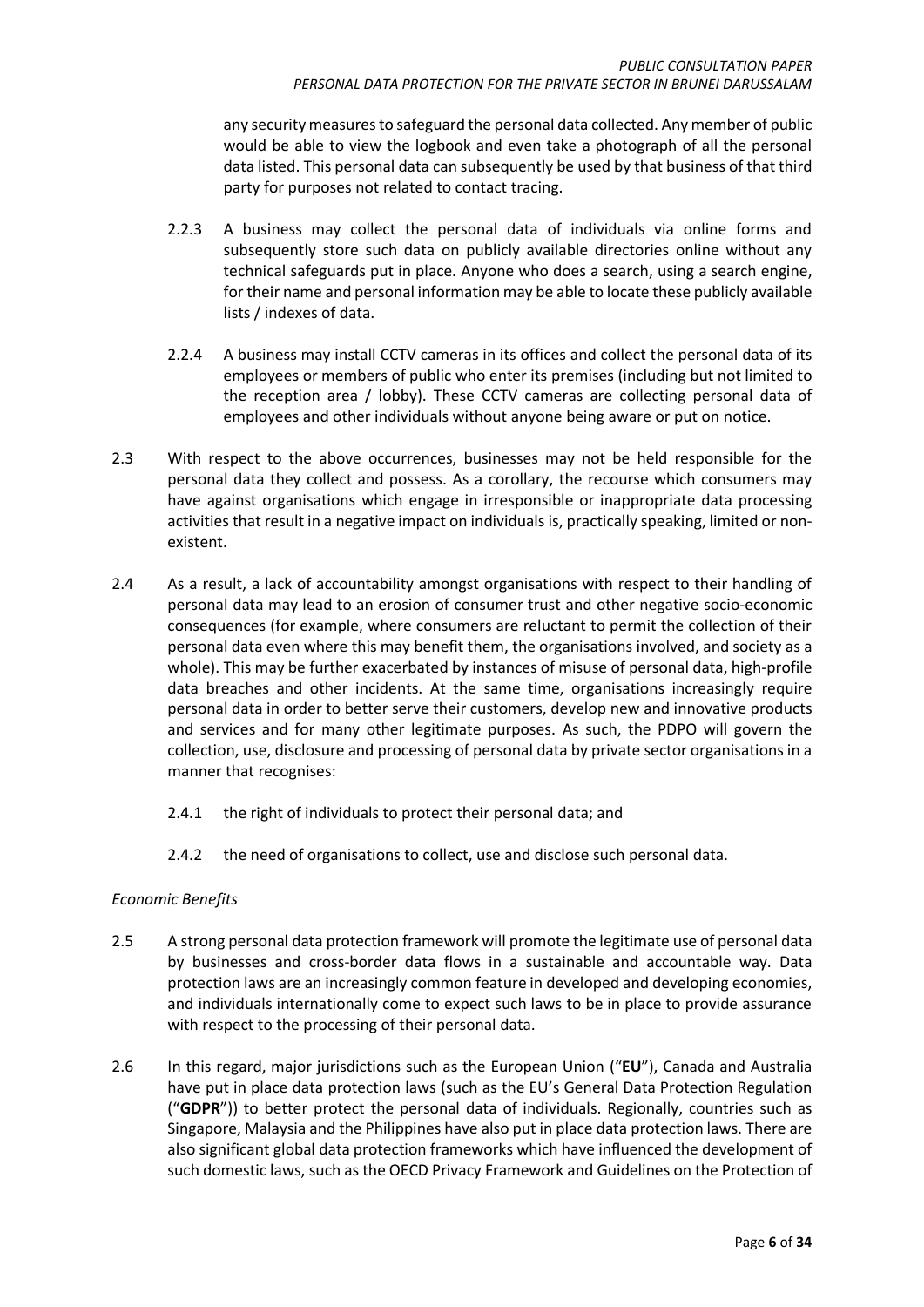Privacy and Transborder Flows of Personal Data. At the regional level, there is the APEC Privacy Framework and its frameworks for cross-border data transfers, the Cross-Border Privacy Rules System ("**CBPRs**") and Privacy Recognition for Processors System ("**PRPs**").

- 2.7 In addition, there are several specific ASEAN initiatives touching on data protection which Brunei has joined and / or affirmed. These initiatives include:
	- 2.7.1 *ASEAN Economic Community (AEC) Blueprint 2025*, which calls for the establishment of a coherent and comprehensive data protection framework;
	- 2.7.2 *ASEAN Digital Masterplan 2025 (ADM2025*), which calls for establishment of a data protection framework to enhance development opportunities across industry verticals; and
	- 2.7.3 *Masterplan on ASEAN Connectivity 2025* and the *ASEAN Digital Data Governance Framework*, the latter of which includes initiatives on harmonising data protection laws and frameworks among ASEAN member states and developing an ASEAN crossborder data flows mechanism.
- 2.8 These initiatives demonstrate the commitment to propel ASEAN towards a digitally-enabled economy that is secure, sustainable and transformative. Developing and harmonising data protection laws and frameworks is expected to contribute to the promotion and growth of trade and flow of information within and among ASEAN member states, especially in relation to the ASEAN digital economy.
- 2.9 The lack of a general data protection law could potentially hinder the flow of personal data from Brunei to other countries and *vice versa*. Having such a law in place will strengthen Brunei's economic competitiveness and promote the growth of Bruneian businesses, especially in the area of data management and processing (including businesses that may process personal data as part of other business activities).

# <span id="page-6-0"></span>*Other National Initiatives*

1

- 2.10 The development of the general data protection law also ties in well with the strategic objectives of national initiatives such as the Digital Economy Masterplan 2025, which seeks to drive and enhance Brunei Darussalam's socio-economic growth through Digital Transformation. A robust data protection law is essential to the strategic outcomes<sup>2</sup> the Digital Economy Masterplan seeks to achieve.
- 2.11 The new data protection law will also complement the MTIC Strategic Plan 2025, which relates to a vision of a connected smart nation. The MTIC Strategic Plan seeks to utilise technology and connectivity to spur innovation and improve the lives and needs of citizens and businesses for continued national development through Digital Economy, Digital Government and Digital Society initiatives.

<sup>&</sup>lt;sup>2</sup> The strategic outcomes of the Digital Economy Masterplan 2025 include: (a) a digital and future-ready society; (b) a vibrant and sustainable economy; and (c) a digitally conducive ecosystem. Flagship projects on Digital ID, Digital Payment and People Hub serve as the backbone of the ecosystem.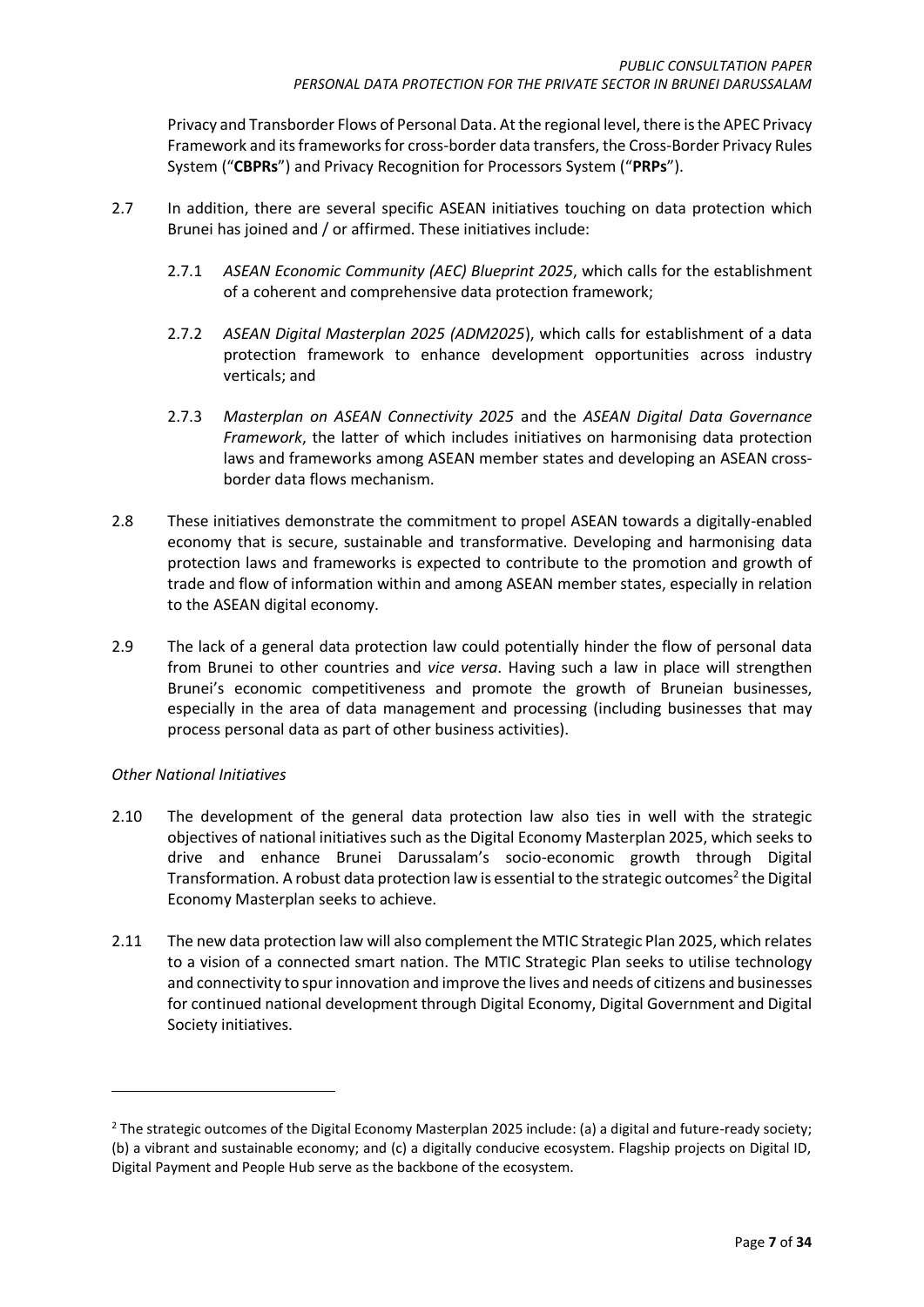- 2.12 Finally, the development of a robust data protection law will support the growth of data processing capabilities and digitisation in industry sectors in Brunei Darussalam, and the establishment of an environment of trust amongst individuals, organisations and society at large.
- 2.13 We discuss the policy considerations and the key concepts of the draft PDPO below.

[THE REMAINDER OF THIS PAGE IS LEFT INTENTIONALLY BLANK]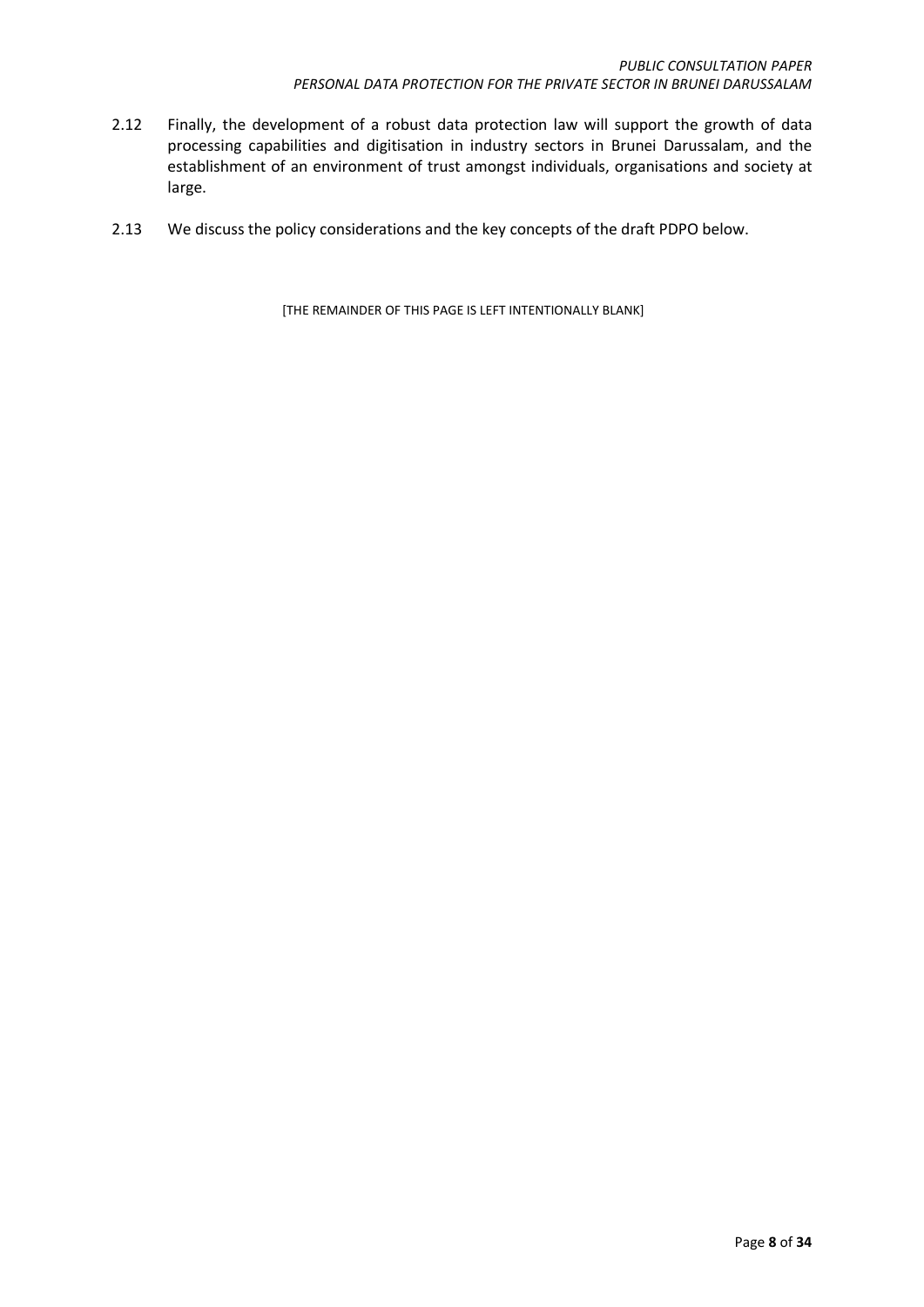# <span id="page-8-0"></span>**PART 2: POLICY POSITIONS IN THE DRAFT PDPO**

## <span id="page-8-1"></span>**3. Definitions and Key Concepts**

### <span id="page-8-2"></span>3.1 Definition of Personal Data

- 3.1.1 Under the PDPO<sup>3</sup>, "personal data" is defined to mean "*data, whether true or not, about an individual who can be identified (a) from that data; or (b) from that data and other information to which the organisation has or is likely to have acces*s".
- 3.1.2 In general, the term "personal data" (or the similar term, "personal information") is defined in various foreign data protection laws and international data protection frameworks to refer to information relating to an identified or identifiable natural person. The PDPO does not deviate from this approach. Notably, under the PDPO, an "individual" means a natural person, whether living or deceased. Furthermore, the definition of personal data does not differentiate between true or false personal data.
- 3.1.3 The PDPO will cover all forms of personal data, including both electronic and nonelectronic forms of personal data. Although data is increasingly collected, processed and stored electronically, much data is still collected, processed and stored using nonelectronic means (for example, lucky draw forms). A homogeneous treatment of all forms of data is thus proposed as it is more effective in achieving the objective of protecting consumer interests.

### <span id="page-8-3"></span>3.2 Categories of Personal Data

-

- 3.2.1 Personal data under the PDPO includes personal data which may be of a more sensitive nature, for example, data concerning the physical or mental health of an individual, financial information, genetic data, biometric data and personal history involving any criminal offence.
- 3.2.2 However, the PDPO does not expressly recognise a distinction between sensitive and non-sensitive categories of personal data or define a category of "sensitive personal data". It is proposed that the PDPO applies across all types of personal data as a baseline, although sector-specific frameworks may address specific concerns relating to different types of data (e.g. financial data). This approach is consistent with some laws, such as Singapore's Personal Data Protection Act 2012, although it differs from others, such as EU's General Data Protection Regulation.
- 3.2.3 As personal data which is of a more sensitive nature falls within the definition of personal data in the PDPO, it is subject to all the obligations in the PDPO. Organisations complying with the PDPO are required, as part of acting reasonably, to take into account the sensitivity of the personal data in question where appropriate, for example, in assessing the amount of information to be provided to individuals when collecting their personal data or when determining the security arrangements to be put in place to protect the personal data.

<sup>&</sup>lt;sup>3</sup> In this Part 2, references to specific extracts of the PDPO are meant to be references to the draft PDPO.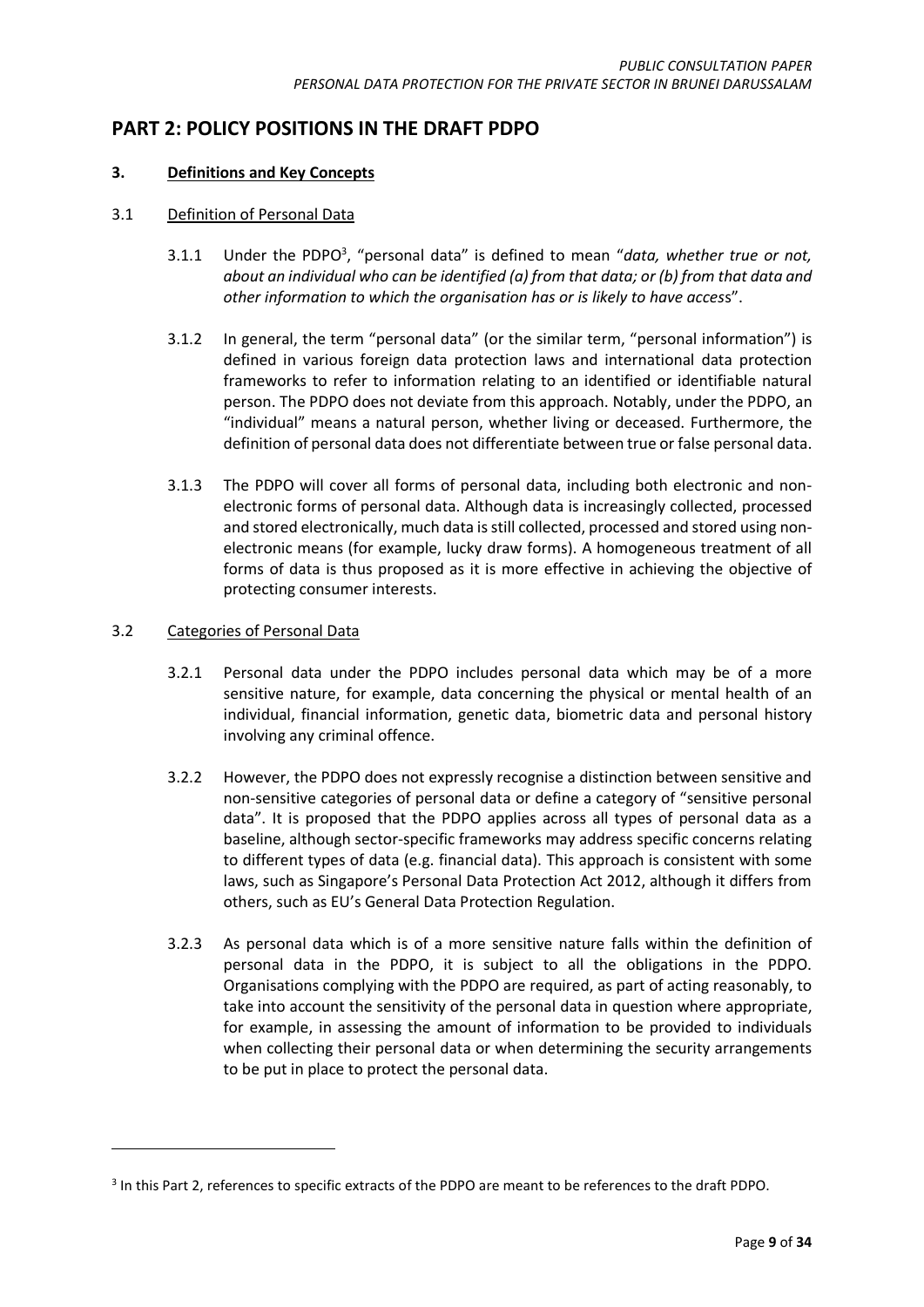3.2.4 Accordingly, organisations implementing policies and practices to comply with the PDPO would need to take into account the specific personal data in question (amongst other factors), for instance, how "sensitive" it may be. This may entail an assessment of the category of personal data and how the individual may be impacted should the personal data be subject to unauthorised access, disclosure or other risks.

## <span id="page-9-0"></span>3.3 Organisations

1

- 3.3.1 In general (and subject to the specified exceptions noted in paragraph 3.4 below), the PDPO will apply to organisations, which is defined in the PDPO to mean "*any individual, company, association or body of persons, corporate or unincorporated, whether or not (a) formed or recognised under the law of Brunei Darussalam; or (b) resident, or having an office or place of business, in Brunei Darussalam*".
- 3.3.2 The PDPO will maintain a baseline regime that applies to all private sector organisations, including small businesses that have low annual turnover, to ensure a minimum data protection standard across the private sector. AITI notes that the exemption of small companies in some jurisdictions has added to the complexities of implementation and such exemptions may encourage larger companies to set up smaller entities to circumvent the law.

## <span id="page-9-1"></span>3.4 Exceptions from the Scope of Application

- 3.4.1 The PDPO contains the main data protection obligations (the "**Data Protection Obligations**") (as described and elaborated in Section [4](#page-12-0) (Data Protection Obligations) below), which organisations must comply with. These Data Protection Obligations will be set out in the PDPO as the Data Protection Provisions (the "**Data Protection Provisions**").
- 3.4.2 For certain types of personal data, the PDPO contains exceptions from the application of the Data Protection Provisions.
- 3.4.3 Individuals acting in a personal or domestic capacity: Under the PDPO, individuals acting in a personal or domestic capacity are excluded from the applicability of the Data Protection Provisions. "Domestic" is defined in the PDPO to mean "related to home or family". An example of this would be an individual keeping an address book or contacts list with names, contact numbers, addresses and birthdates of friends and family for personal use.
- 3.4.4 Individuals acting as employees or officers of an organisation: Under the PDPO, individuals acting as employees $4$  who are acting in the course of their employment with an organisation, and individuals acting in the course of an appointment as an officer of an organisation (e.g. any director, secretary or other similar officer of the corporation) are excluded from the applicability of the Data Protection Provisions<sup>5</sup>.

<sup>4</sup> Under the PDPO, an "employee" includes a volunteer, trainee, apprentice or otherwise.

<sup>5</sup> Although we highlight that there are offences in the PDPO which aim to hold individuals (which may include employees and appointed officials of an organisation) accountable for egregious mishandling of personal data in the possession of or under the control of an organisation.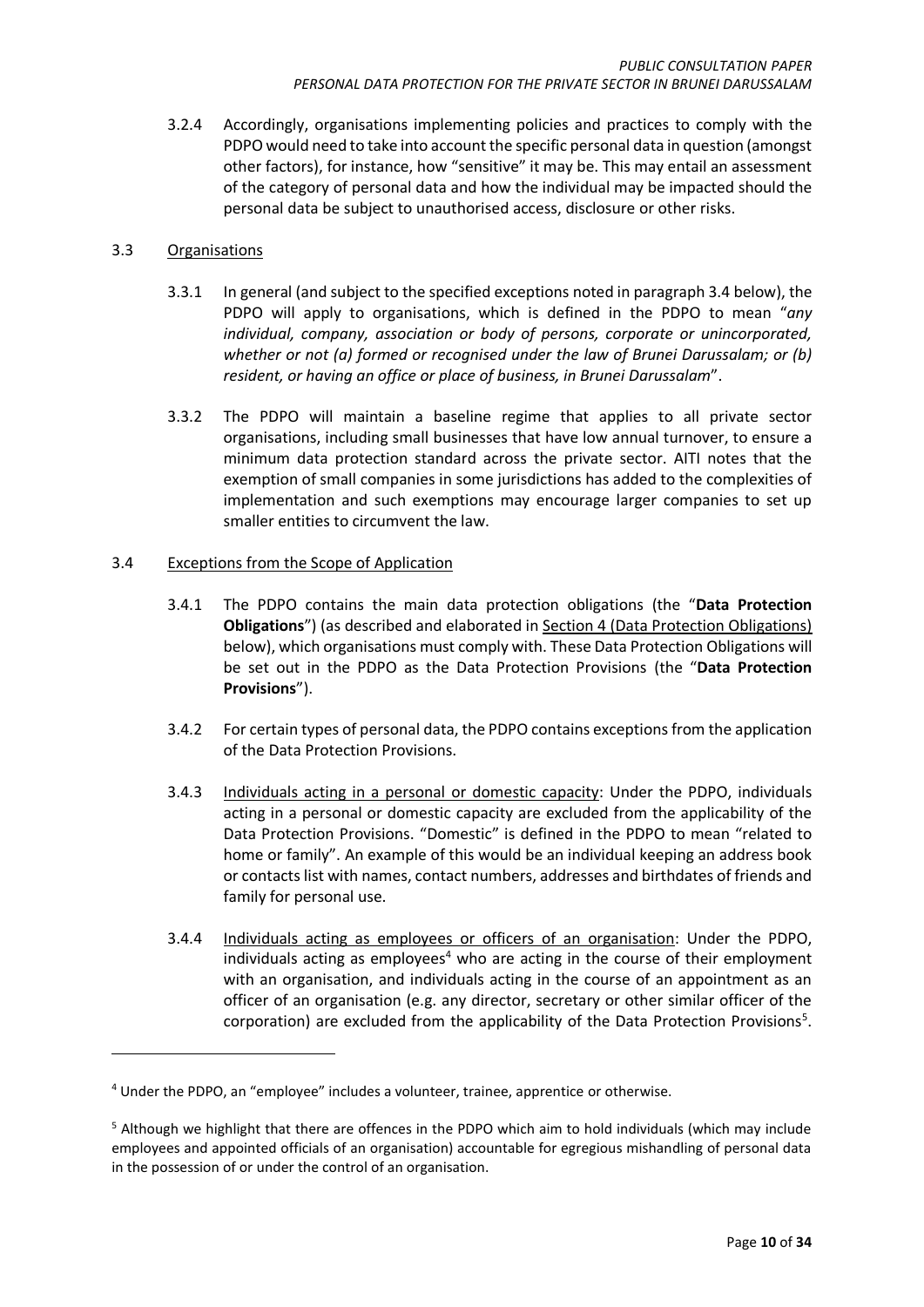However, the organisation itself still has the responsibility to comply with the Data Protection Obligations. Under the PDPO, the organisation remains primarily responsible for the actions and omissions of its employees and officers, including any breaches of the PDPO caused by its employees and officers acting in the course of their employment. As such, organisations should develop and implement data protection policies and practices to ensure that their employees and officers comply with the Data Protection Obligations.

- 3.4.5 There may be other categories of individuals who obtain personal data, whether in the course of their own business (e.g. sole proprietors and partners of firms) or in the course of another organisation's business(e.g. independent contractors). Where they do so, the PDPO would apply to them directly (as they would fall within the meaning of the term "organisation" as defined in the PDPO). In other words, an individual may be considered an "organisation" for the purposes of the PDPO. Some examples would be property agents, insurance agents or financial advisors who are independent contractors or sole proprietors.
- 3.4.6 Business contact information: Except where expressly referred to, business contact information is excluded from the application of the Data Protection Provisions. "Business contact information" is defined in the PDPO to mean an individual's name, position name or title, business telephone number, business address, business electronic mail address or business fax number and any other similar information about the individual, not provided by the individual solely for his personal purposes.
- 3.4.7 The reasons for the exclusion are largely centered around the difficulties in covering business contact information, and the fundamental question of whether such information belongs to the individual or the organisation (which is not always easily answered). The exclusion also takes into consideration that the transfer of business contact information is often integral to many business processes and that consent for the use of business contact information for certain purposes is often implied in the context where business contact information is exchanged.
- 3.4.8 Deceased Persons: The PDPO only requires private sector organisations to accord protection to deceased persons' personal data where such persons have been dead for 10 years or fewer. The PDPO does not apply to personal data about an individual that is contained in a record that has been in existence for at least 100 years.
- 3.4.9 In this regard, the PDPO seeks to obtain a balance between protecting the personal data of deceased individuals from unwarranted disclosure, which may have a negative impact on living relatives, and the ability of organisations to process personal data without requiring consent from parties authorised to act on behalf of deceased persons, which may be administratively difficult in certain situations and especially where the deceased individual passed away many years back.

# <span id="page-10-0"></span>3.5 Exclusion of the Public Sector

- 3.5.1 With regard to the scope of application, the PDPO governs the processing of personal data in the private sector, with a specific exclusion for public agencies.
- 3.5.2 The term "public agency" is defined in the PDPO to include: (a) the Government, including any ministry, department, agency, or organ of State; (b) any tribunal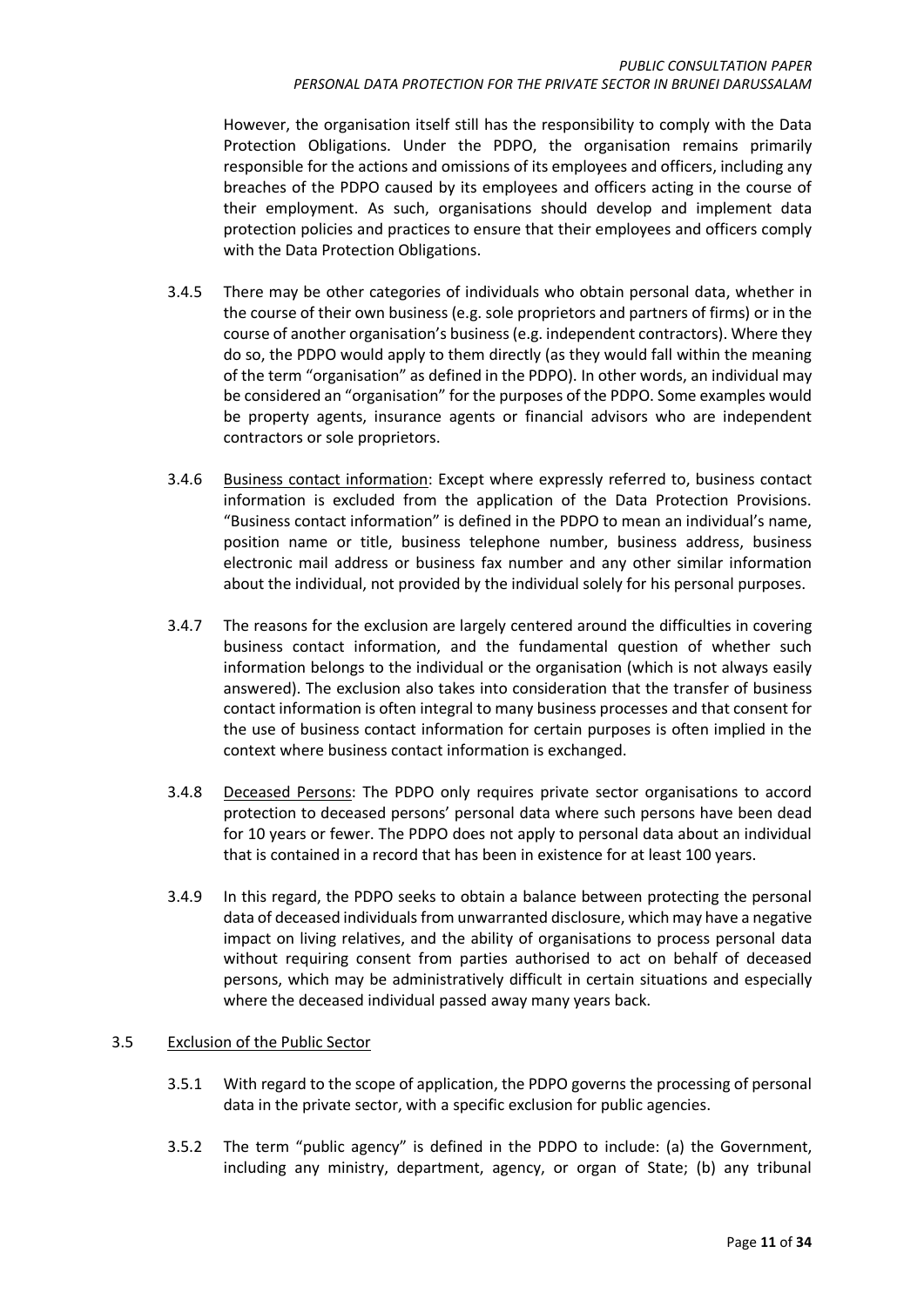appointed under any written law; or (c) any prescribed statutory body. The Minister may specify any statutory body established under an Act or Order to be a public agency for the purposes of the PDPO.

3.5.3 The PDPO is intended primarily to protect consumer data collected by the private sector. For the public sector, in addition to according the necessary levels of protection, the Data Protection Policy is designed to enable agencies to carry out their regulatory and statutory functions in an effective and accountable manner. Personal data is also collected, processed and shared in national emergencies such as the implementation of contact tracing in the event of a disease outbreak. As the means, purposes, and modes by which personal data is collected, processed and shared in the private and public sectors are very different, the Government has its own set of data protection rules which all government agencies would need to comply with, which are based broadly on the principles and obligations as set out in the PDPO, but deviates to take into account the needs of the Government in performing its public function. Applying both these rules and the PDPO may cause confusion amongst government officials where there are differences.

# <span id="page-11-0"></span>3.6 Territorial Scope

- 3.6.1 The PDPO applies to all private sector organisations that collect, use or disclose personal data in Brunei Darussalam, regardless of whether they are formed or recognised under Brunei law or whether they are resident or have an office or place of business in Brunei Darussalam.
- 3.6.2 As such, organisations that are located overseas may still be subject to the PDPO as long as they collect, use or disclose personal data (i.e. engage in data processing activities) in Brunei Darussalam. In addition, organisations that collect personal data overseas and host or otherwise process it in Brunei Darussalam will also be subject to the relevant obligations under the PDPO from the point that such data is brought into Brunei Darussalam.
- 3.6.3 It is acknowledged that there might be practical difficulties in carrying out investigations and taking enforcement actions against organisations with no presence in Brunei Darussalam, and any complaints against or contraventions made by such organisations may not be adequately addressed. Nonetheless, as a matter of principle, the scope of the PDPO should cover these organisations, and such coverage may act as deterrence for these overseas organisations such that they will process personal data in a responsible and accountable manner that is consistent with the PDPO. The Responsible Authority may, in due course, cooperate with foreign data protection authorities where necessary and appropriate to investigate a matter with cross-border elements.

# <span id="page-11-1"></span>3.7 Data Intermediaries / Processors

3.7.1 The PDPO contains a partial exception for "data intermediaries" (sometimes referred to as "data processors") that process personal data on behalf of another organisation or a public agency. Such data intermediaries / processors doing so pursuant to a contract which is evidenced or made in writing are subject to a reduced number of Data Protection Obligations, namely: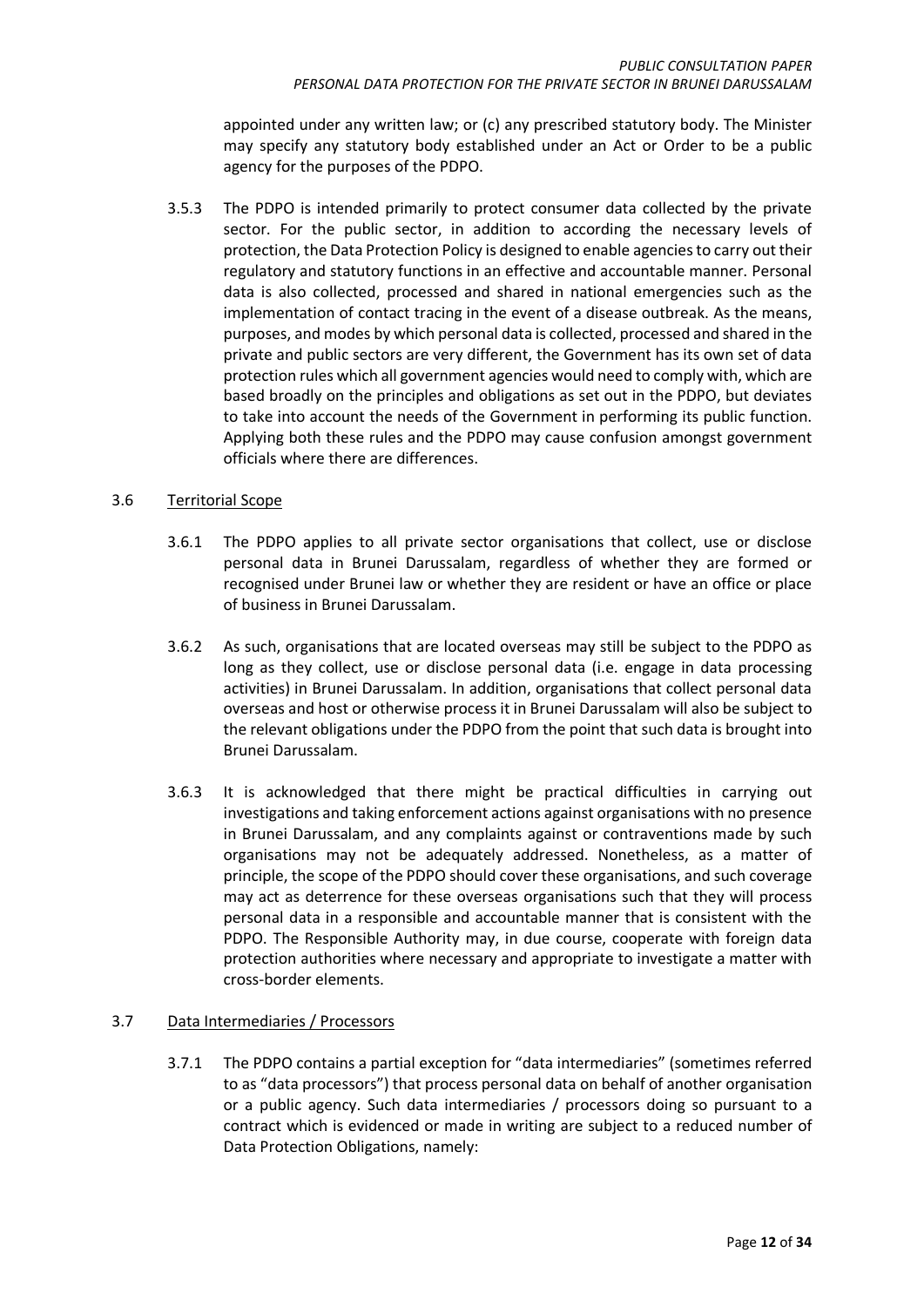*PERSONAL DATA PROTECTION FOR THE PRIVATE SECTOR IN BRUNEI DARUSSALAM*

- (a) the Protection Obligation referred to in paragraph 4.2.9 below;
- (b) the Retention Limitation Obligation referred to in paragraph 4.2.10 below;
- (c) the Transfer Limitation Obligation referred to in paragraph 4.2.11 below; and
- (d) the duty to notify the organisation or public agency under the Data Breach Notification Obligation as referred to in paragraph 4.2.12 below.
- 3.7.2 In this regard, the PDPO provides for a category of organisations called "data intermediaries/ processors". A data intermediary / processoris an organisation which processes personal data on behalf of another organisation or public agency. This is in contrast with organisations (sometimes referred to as data controllers) which have direct control over the means and purposes for processing of the personal data.
- 3.7.3 The term "processing", in relation to personal data, is defined in the PDPO to mean the carrying out of any operation or set of operations in relation to the personal data, and includes any of the following: collection; recording; holding or storage; organisation, structuring, adaptation or alteration; retrieval; alignment or combination; use; disclosure by transmission, dissemination or otherwise making available; or erasure or destruction.
- 3.7.4 Data intermediaries / processors are required to comply with fewer Data Protection Obligations in view of their limited role in connection with the processing of personal data including, in particular, their lack of control over the purposes and other aspects of data processing (e.g. the scope of the data intermediary / processor's activities in relation to such personal data is restricted and subject to the contract between the data controller and the data intermediary / processor).
- 3.7.5 Subjecting data intermediaries / processors to fewer Data Protection Obligations will also reduce compliance costs for such organisations and potentially transactions costs as between data intermediaries / processors and data controllers.
- 3.7.6 Nonetheless, the organisations or data controllers engaging these data intermediaries / processors will be subject to the Data Protection Obligations in respect of personal data processed on its behalf and for its purposes by a data intermediary / processor as if the personal data were processed by the organisation or data controller itself.
- 3.7.7 Such an approach is also consistent with international norms as data protection regimes in most countries similarly require data controllers to be fully compliant with data protection laws and remain liable, even where they outsource the processing of personal data to a third party, regardless of whether there is a formal distinction between data controllers and data processors (as in the EU).

#### <span id="page-12-0"></span>**4. Data Protection Obligations**

4.1 In general, various data protection principles which are recognised internationally are interwoven into the Data Protection Obligations which organisations are required to comply with. These principles include, for example, accountability; transparency; consent; and reasonableness.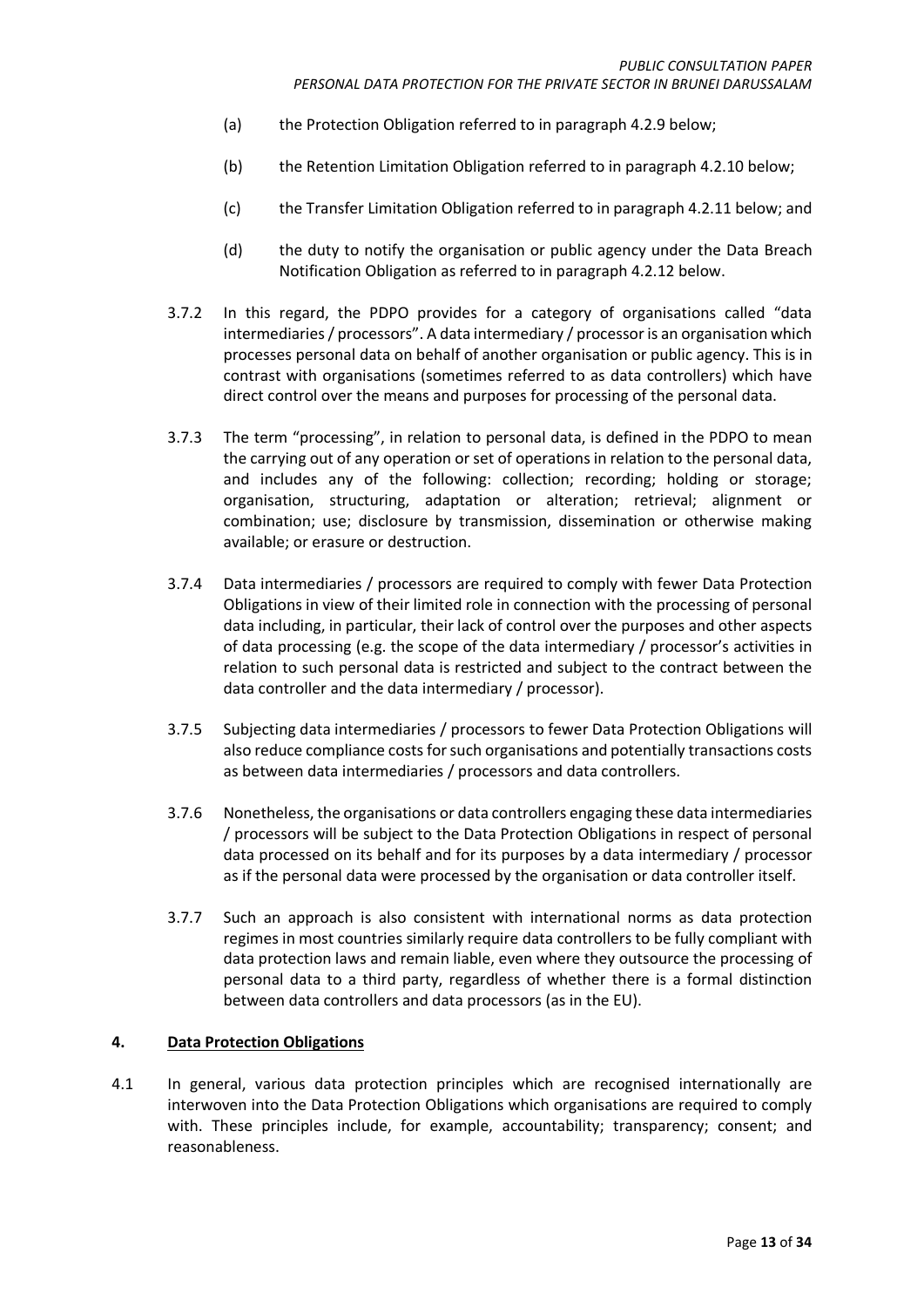*PERSONAL DATA PROTECTION FOR THE PRIVATE SECTOR IN BRUNEI DARUSSALAM*

- 4.2 The specific Data Protection Obligations, and the corresponding provisions of the PDPO, are:
	- 4.2.1 the Accountability Obligation;
	- 4.2.2 the Consent Obligation;
	- 4.2.3 the Purpose Limitation Obligation;
	- 4.2.4 the Notification Obligation;
	- 4.2.5 the Access Obligation;
	- 4.2.6 the Correction Obligation;
	- 4.2.7 the Data Portability Obligation;
	- 4.2.8 the Accuracy Obligation;
	- 4.2.9 the Protection Obligation;
	- 4.2.10 the Retention Limitation Obligation;
	- 4.2.11 the Transfer Limitation Obligation; and
	- 4.2.12 the Data Breach Notification Obligation.
- 4.3 Some of these Data Protection Obligations are subject to conditions or qualified by exceptions specified in the PDPO. Non-compliance by an organisation with any of the Data Protection Obligations may subject the organisation to administrative sanctions under the PDPO, including financial penalties (as described below).
- 4.4 Overall, the Data Protection Obligations are largely in line with the 9 main information privacy principles in the APEC Privacy Framework, namely: (a) Preventing Harm; (b) Notice; (c) Choice; (d) Collection Limitation; (e) Use of Personal Information; (f) Integrity of Personal Information; (g) Security Safeguards; (h) Access and Correction; and (i) Accountability.

#### <span id="page-13-0"></span>4.5 The Accountability Obligation

- 4.5.1 Under the Accountability Obligation in the PDPO, an organisation must appoint a person to be responsible for ensuring that it complies with the PDPO, typically referred to as a data protection officer ("**DPO**"); and develop and implement policies and practices that are necessary to meet its obligations under the PDPO, including a process to receive complaints. In addition, the organisation is required to communicate to its staff information about such policies and practices and make information available upon request to individuals about such policies and practices.
- 4.5.2 The Accountability Obligation allows consumers to contact the organisation easily in relation to queries about the organisation's data protection policies and issues related to the organisation's compliance with the PDPO. These aspects of data protection are sometimes referred to as transparency and individual participation. The concept of accountability in relation to personal data protection also relates to the undertaking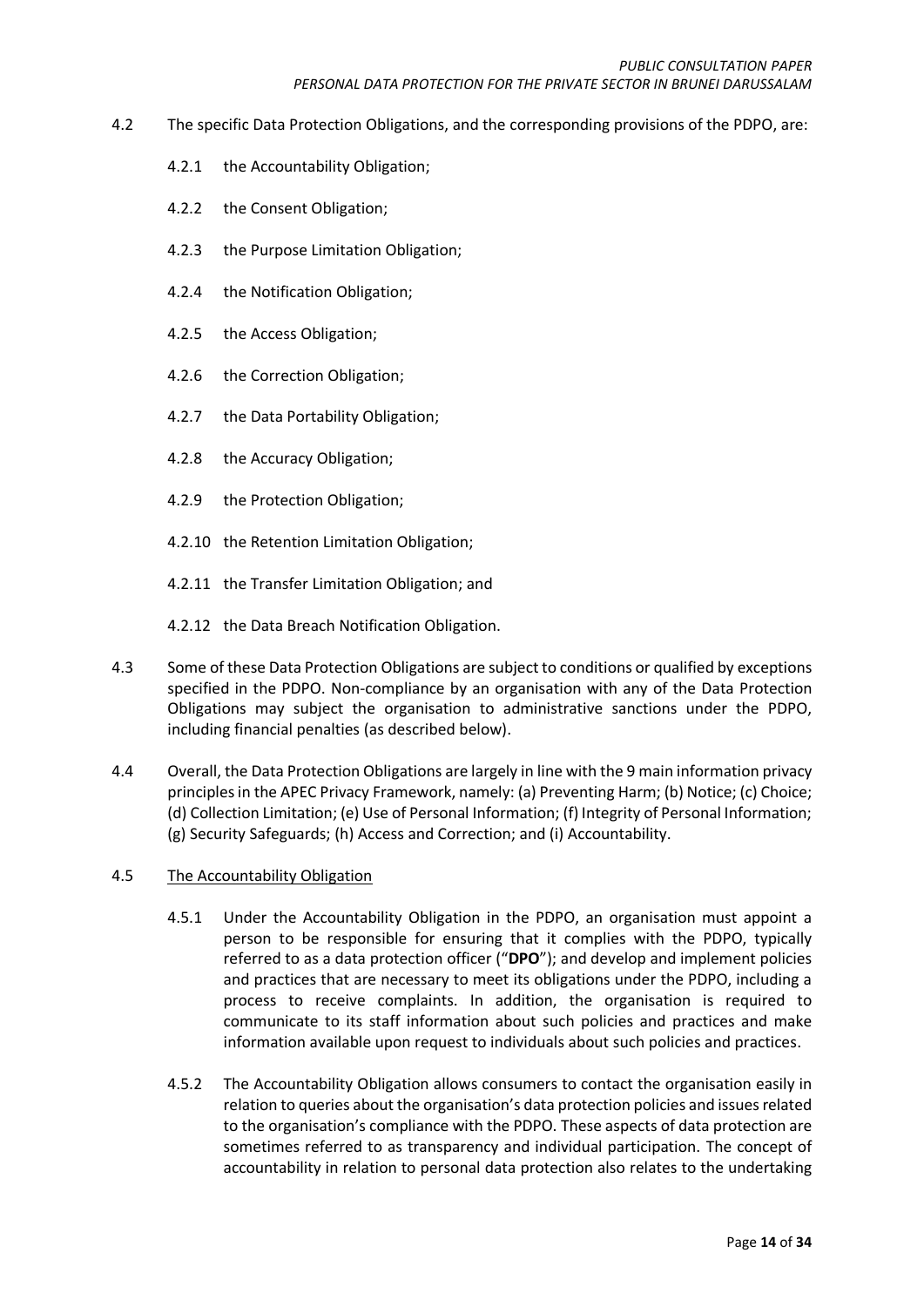and demonstration of responsibility for the personal data in the organisation's possession or control. It is one of the key principles highlighted under the APEC Privacy Framework and also one of the obligations in the EU GDPR.

#### <span id="page-14-0"></span>4.6 The Consent Obligation

- 4.6.1 Under the PDPO, an individual's consent is required before an organisation can collect, use or disclose such individual's personal data, unless otherwise required or authorised by law or an exception in the PDPO applies. Such consent must be validly obtained and may be either expressly given or deemed to have been given.
- 4.6.2 Given that the type of consent could vary depending on the specific context of the collection, the manner in which consent may be given under the PDPO is not specifically prescribed. It is recognised that consent may be explicit or implied through an individual's actions or inaction, depending on circumstances. This gives organisations flexibility as to how they obtain consent.
- 4.6.3 Generally, organisations should generally look to express consent as the first port of call, and only rely on deemed consent or the exceptions to consent if obtaining consent is impractical, or if they have otherwise failed to obtain express consent.
- 4.6.4 Deemed Consent: There are circumstances where consent may be deemed under the PDPO, broadly:
	- (a) if the individual, without giving express consent, voluntarily provides the personal data for that purpose; and it is reasonable that the individual would voluntarily provide the data;
	- (b) if the collection, use or disclosure of the personal data is reasonably necessary for the conclusion of the contract between the individual and the organisation; and
	- (c) if the organisation, after conducting a prescribed assessment for adverse effect on the individual, notify the individual of the new purpose and provide a reasonable period of time for them to opt out (provided that the individual does not opt out or otherwise withdraw their consent).
- 4.6.5 These grounds for deemed consent (i.e. by conduct, by contractual necessity and by notification respectively), are broadly in line with grounds or legal bases for processing in other jurisdictions (e.g. processing necessary for the performance of contract under the GDPR).
- 4.6.6 Standard of Consent: Furthermore, consent is not valid where: (a) consent is obtained as a condition of providing a product or service, and such consent is beyond what is reasonable to provide the product or service to the individual; or (b) where false or misleading information is provided, or deceptive or misleading practices are used, in order to obtain or attempt to obtain the individual's consent for collecting, using or disclosing personal data.
- 4.6.7 In this regard, organisations may consider some personal data necessary for the provision of good quality products or service, or supply of new products and services.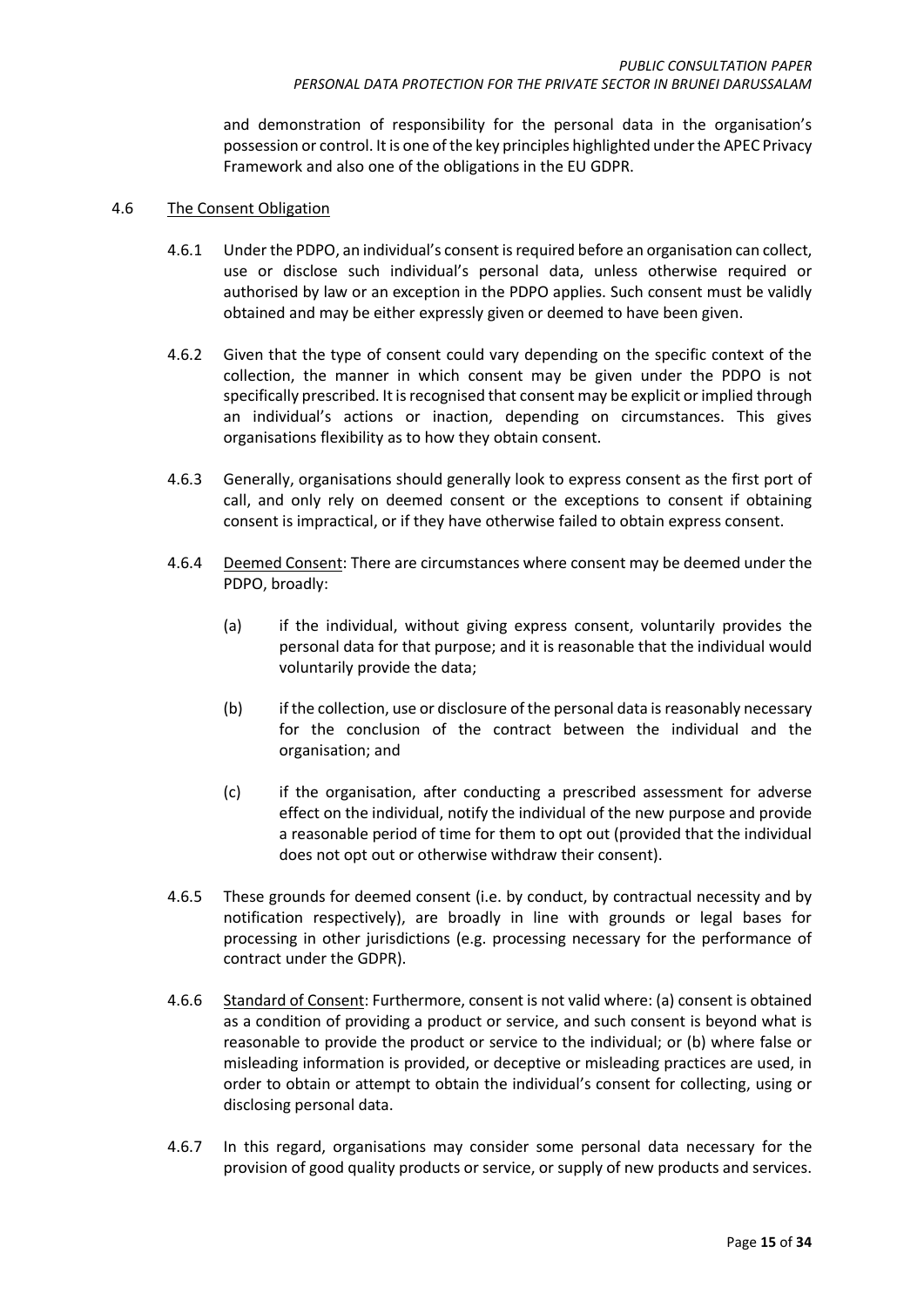The requirement to not require individuals, as a condition to providing the product or service, to consent to processing beyond what is reasonable to provide the product or service, is corollary to the principle of data minimisation (i.e. that organisations should not collect more personal data than is reasonable and necessary). Furthermore, organisations should not be entitled to rely on consent obtained through deception or misleading information or practices.

## <span id="page-15-0"></span>4.7 The Purpose Limitation Obligation

- 4.7.1 Under the PDPO framework, an organisation may collect, use or disclose personal data about an individual only for purposes that a reasonable person would consider appropriate in the circumstances.
- 4.7.2 In general, organisations must obtain personal data by lawful and fair means and, where appropriate, with the individual's consent. Fresh consent would need to be obtained where personal data collected is to be used for a different purpose from which the individual originally consented. The main objective of the Purpose Limitation Obligation is to ensure that organisations collect, use and disclose personal data that are relevant for the purposes, and only for purposes that are reasonable. This requirement also seeks to prevent over-collection of personal data by organisations.

## <span id="page-15-1"></span>4.8 The Notification Obligation

- 4.8.1 Under the PDPO framework, the requirement to provide an individual with notice is tied to the Consent Obligation. As part of obtaining valid consent, the organisation must provide the individual with information on: (a) the purposes for the collection, use or disclosure of his personal data, on or before collecting the personal data; and (b) any other purpose for the use or disclosure of personal data that has not been notified to the individual, before such use or disclosure of personal data.
- 4.8.2 While the PDPO requires that such notice be provided to the individual on or before the collection, use and disclosure of his personal data, there is no prescribed manner or form in which such a notice must be given. This requirement relates to the principle of transparency, specifically, that organisations should be open about the purposes for which personal data is being processed so that individuals are able to make an informed decision as to whether to consent to such processing.

### <span id="page-15-2"></span>4.9 The Access, Correction and Data Portability Obligations

- 4.9.1 Under the PDPO framework, individuals have the right to request an organisation to provide them with their personal data that is in the possession or under the control of the organisation, and information about the ways in which that personal data has been or may have been used or disclosed within a year before the date of request for access, subject to the exceptions in the PDPO.
- 4.9.2 Individuals may also request for correction of their personal data or that their personal data be transmitted to another organisation, subject to certain exceptions in the PDPO.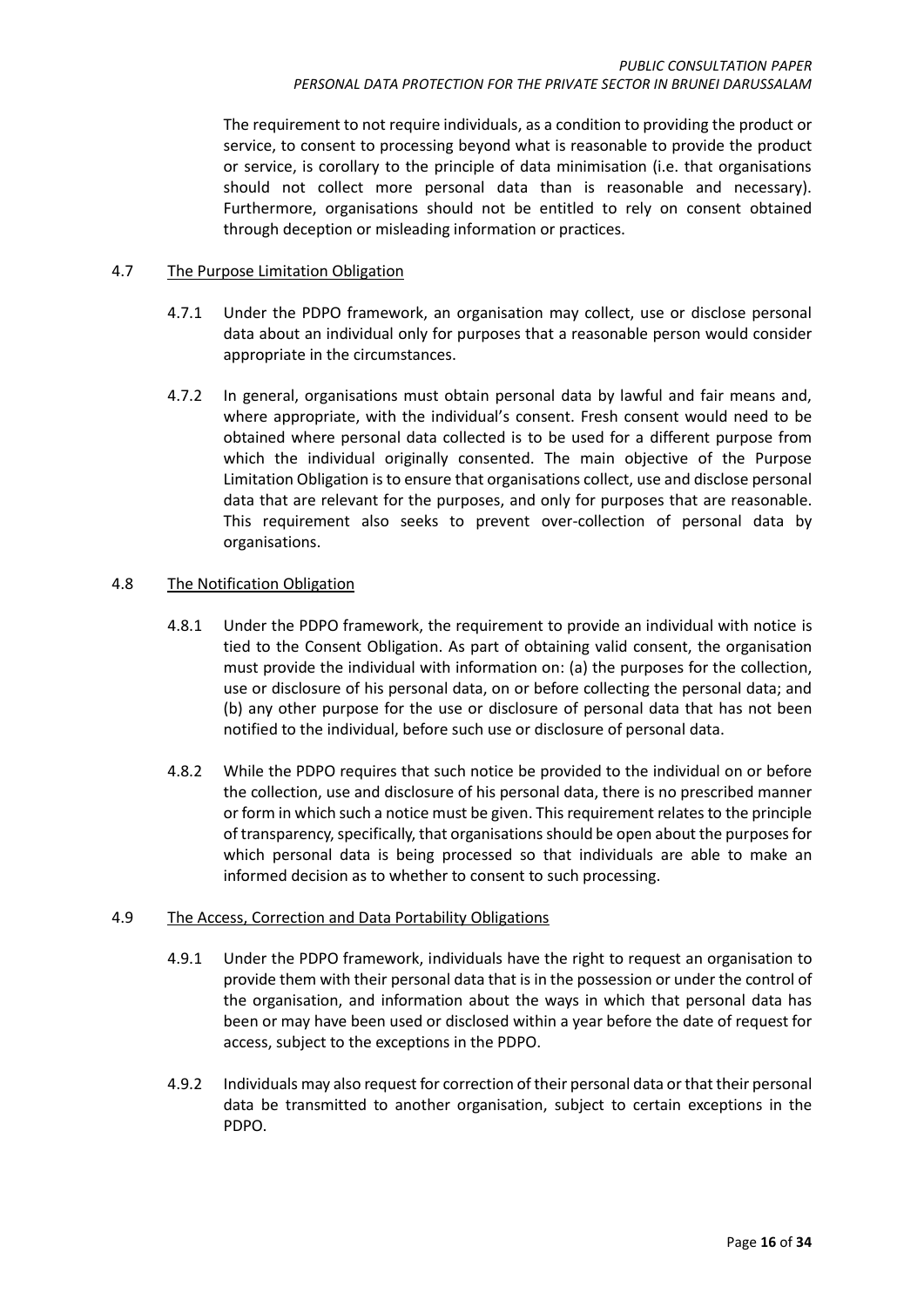- 4.9.3 Individuals may request a porting organisation to port the individual's data to another organisation under certain circumstances, subject to certain exceptions in the PDPO.
- 4.9.4 Please see Sectio[n 5](#page-18-0) (Data Subject Rights) below for more information.

#### <span id="page-16-0"></span>4.10 The Accuracy Obligation

- 4.10.1 Under the PDPO, an organisation must make a reasonable effort to ensure that personal data collected by it is accurate and complete, if it is likely to use such personal data to make a decision that affects the individual concerned, or disclose such personal data to another organisation.
- 4.10.2 To ensure that decisions relating to the individuals are not made with outdated or otherwise erroneous data, it is important for organisations to ensure, to the extent that is practicable, that the personal data they collect and use is accurate. However, it may be overly onerous for it to be an absolute obligation, hence, organisations are required to make a reasonable effort to ensure that such personal data is reasonably accurate and complete if it is likely such personal data will be disclosed or used to make a decision which affects the individual.

#### <span id="page-16-1"></span>4.11 The Protection Obligation

- 4.11.1 Under the PDPO, an organisation must protect personal data in its possession or under its control by making reasonable security arrangements to prevent: (a) unauthorised access, collection, use, disclosure, copying, modification, disposal or similar risks; and (b) the loss of any storage medium or device on which personal data is stored.
- 4.11.2 To ensure that organisations are accountable to consumers in relation to the protection of their personal data, the PDPO imposes upon organisations the obligation to make reasonable security arrangements to prevent data breaches. In recent years, there have been several high-profile data breaches internationally, which are usually due to criminal activities like hacking, or organisations failing to impose sufficient or adequate security measures.
- 4.11.3 The PDPO provides for a reasonable standard for such security measures, and the degree or nature of the measures required may differ depending on factors such as the nature and sensitivity of the data, the form in which the personal data is stored or held, and the impact to the individual if the personal data is subject to unauthorised access, disclosure or other risks.

#### <span id="page-16-2"></span>4.12 The Retention Limitation Obligation

- 4.12.1 Under the PDPO, an organisation must cease to retain documents containing personal data, or remove the means by which the personal data can be associated with particular individuals, as soon as it is reasonable to assume that the retention of such personal data no longer serves the purpose for which it was collected and is no longer necessary for legal or business purposes.
- 4.12.2 The PDPO seeks to strike a balance between the need for organisations to retain personal data, where there are valid reasons to do so, and the requirement to delete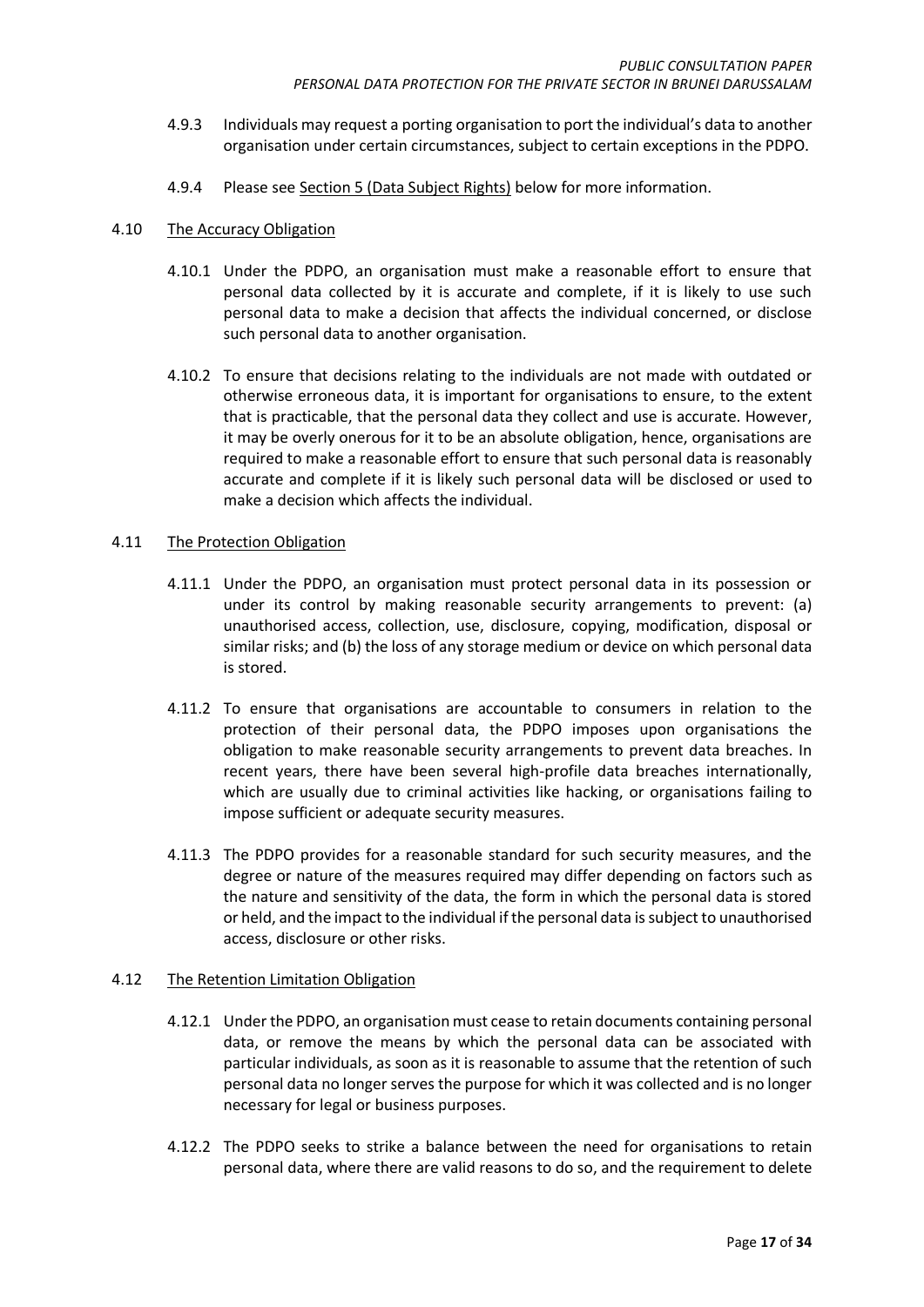personal data (or render such data anonymous, such that the data is no longer personally identifiable). This obligation recognises that the longer the organisation retains the personal data, for instance, in perpetuity, the greater the risks of contravening the other Data Protection Obligations of the PDPO (e.g. that such personal data may be subject to a data breach or other unauthorised disclosure).

### <span id="page-17-0"></span>4.13 The Transfer Limitation Obligation

- 4.13.1 Under the Transfer Limitation Obligation, an organisation must not transfer personal data to a country or territory outside Brunei Darussalam except in accordance with requirements prescribed under the PDPO to ensure that the transferred personal data will be accorded a standard of protection that is comparable to that under the PDPO.
- 4.13.2 The Transfer Limitation Obligation is to maintain the level of trust and confidence of consumers in Brunei Darussalam, especially as cross-border data transfers become more commonplace, e.g. in relation to cloud-based computing. It recognises that other jurisdictions may not necessarily have similar laws to protect the personal data transferred.
- 4.13.3 In this regard, some jurisdictions (e.g. EU) impose stringent and prescriptive conditions in relation to transfer of personal data outside of its territories. In contrast, the PDPO places the onus on the organisation to ensure that appropriate measures are taken to protect personal data transferred out of Brunei through the imposition of contractual obligations or otherwise.

### <span id="page-17-1"></span>4.14 The Data Breach Notification Obligation

- 4.14.1 Under the PDPO, organisations are required to, as soon as practicable, but in any case, no later than 3 calendar days after making the assessment, notify the Responsible Authority of a data breach that:
	- (a) results in, or is likely to result, in significant harm to the individuals to whom any personal data affected by a data breach relates; or
	- (b) is or is likely to be, of a significant scale.
- 4.14.2 Unless an exception applies or a waiver is granted, organisations will also be required to notify affected individuals on or after notifying the Responsible Authority, if the data breach results in, or is likely to result in, significant harm to an affected individual.
- 4.14.3 In this regard, this mandatory notification requirement allows organisations to receive guidance from the Responsible Authority on post-breach remedial actions where necessary and informs the Responsible Authority early of any possible systematic issues within the organisation, which Responsible Authority can seek to address. Notifying affected individuals allows them to take steps, where possible, to protect themselves (e.g. changing passwords, cancelling credit cards) in the event of a data breach. This encourages accountability in organisations but also allows the Responsible Authority to have oversight over data breaches at a national level.
- 4.14.4 With respect to the criteria for notification, the Responsible Authority will take a riskbased approach and impose a threshold for notification. This is because not all data breaches justify notification, especially where the impact of the data breach is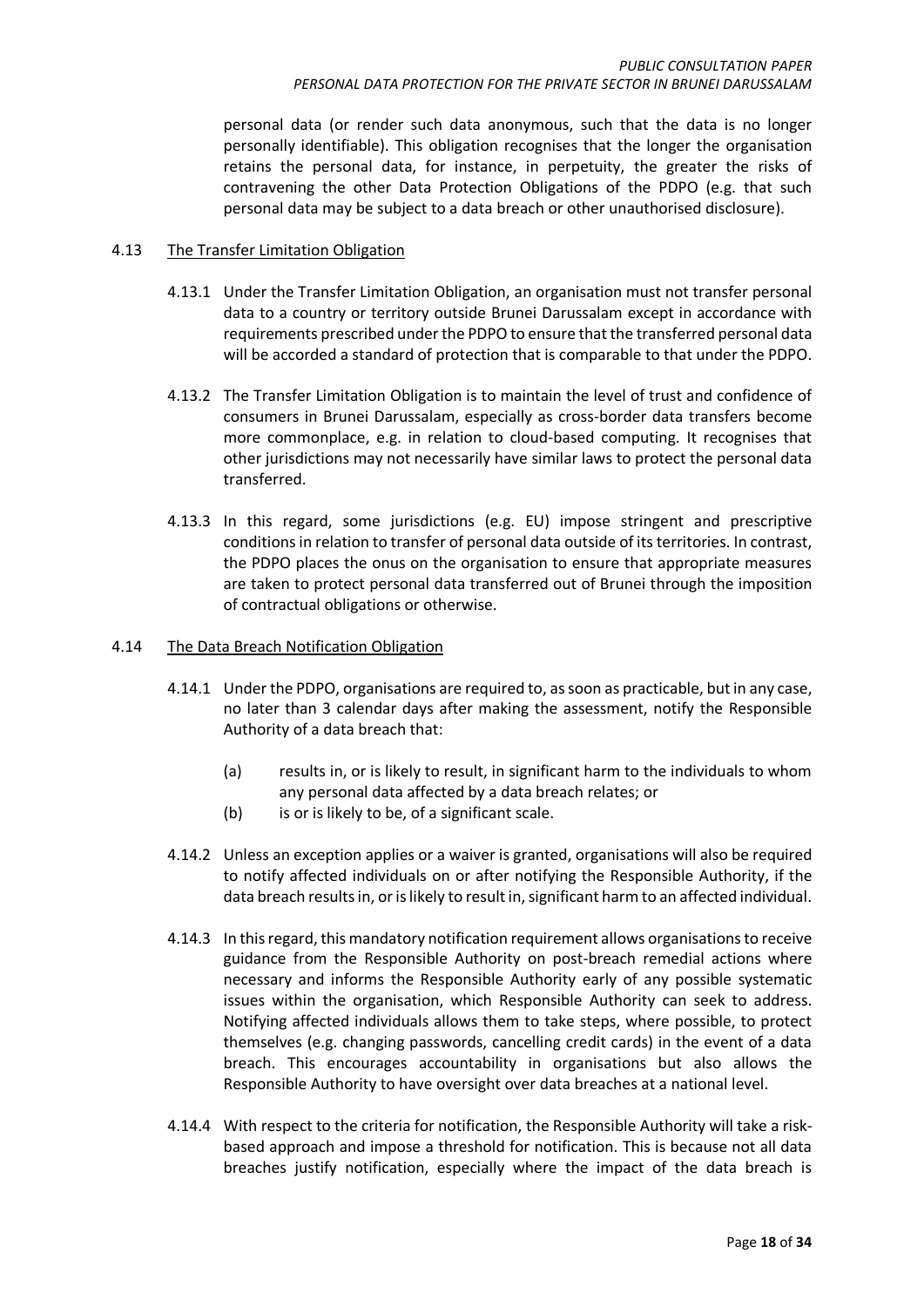minimal. It is acknowledged that organisations may require time to determine the veracity of suspected breaches. Accordingly, the time frame for notifying the Responsible Authority will thus commence from the time the organisation determines that the breach is eligible for reporting. Unreasonable delays in reporting breaches that cannot be justified will be considered a breach of the Data Breach Notification Obligation.

### <span id="page-18-0"></span>**5. Data Subject Rights**

- 5.1 The PDPO will give individuals four main rights:
	- 5.1.1 Right to withdraw consent;
	- 5.1.2 Right to request access to personal data;
	- 5.1.3 Right to request a correction of an error or omission in the personal data; and
	- 5.1.4 Right to data portability.
- 5.2 These data subject rights are not unfettered and will be subject to exceptions in the PDPO. When an individual exercises any of these rights, organisations would have a corresponding obligation to give effect to these rights.

### <span id="page-18-1"></span>5.3 Right to Withdraw Consent

- 5.3.1 On giving reasonable notice to an organisation, an individual may, at any time, withdraw his consent in respect of the collection, use or disclosure of his personal data for any purpose by an organisation. This ability to withdraw consent applies to both express consent and deemed consent.
- 5.3.2 Under the PDPO, the organisation is required to inform the individual of the likely consequences of withdrawing his consent.
- 5.3.3 The organisation shall not prohibit an individual from withdrawing his consent. Moreover, upon withdrawal of consent, an organisation must cease (and cause its data intermediaries and agents to cease) to collect, use or disclose the personal data for such purposes.
- 5.3.4 Withdrawal of consent does not affect the legal consequences of withdrawal. In other words, if the individual subsequently withdraws consent to his personal data in a manner which makes it impossible for the contract to be fulfilled, any legal consequences arising out of such withdrawal would not be affected.

### <span id="page-18-2"></span>5.4 Right to Request for Access to Personal Data

5.4.1 Under the PDPO framework, individuals have the right to request an organisation to provide them with their personal data that is in the possession or under the control of the organisation, and information about the ways in which that personal data has been or may have been used or disclosed within a year before the date of request for access, subject to exceptions. This is also known as the "Access Obligation".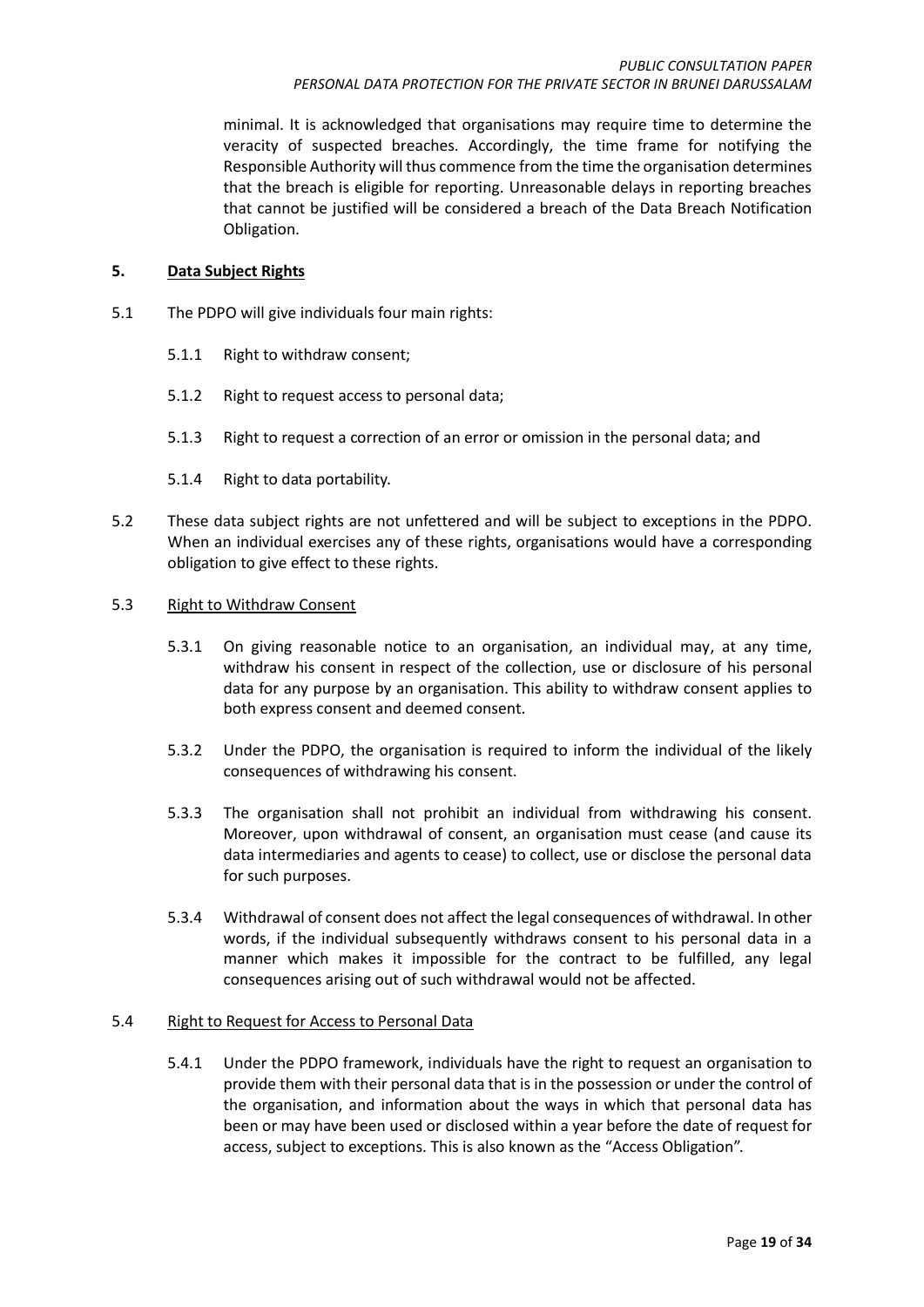- 5.4.2 An organisation is only required to provide the individual with access to his personal data and the requested information. The organisation is not required to provide the individual with access to excluded information under this Access Obligation (see paragraph 5.4.6 below).
- 5.4.3 An organisation must not accede to the individual's access request if the information requested could reasonably be expected to:
	- (a) threaten the safety or physical or mental health of an individual other than the individual who made the request;
	- (b) cause immediate or grave harm to the safety or to the physical or mental health of the individual who made the request;
	- (c) reveal personal data about another individual;
	- (d) reveal the identity of an individual who has provided personal data about another individual and the individual providing the personal data does not consent to the disclosure of his identity; or
	- (e) be contrary to the national interest.
- 5.4.4 Sub-paragraphs (c) and (d) above do not apply to any user activity data about, or any user-provided data from, the individual who made the request despite such data containing personal data about another individual.
- 5.4.5 In this regard, "user activity data" is defined as personal data about an individual that is created in the course or as a result of the individual's use of any product or service provided by the organisation, while "user-provided data" is defined as personal data provided by an individual to the organisation.
- 5.4.6 Organisations are not required to disclose certain types of information when responding to an individual's access request. Upon receiving an access request, an organisation is not required to provide information that is:
	- (a) opinion data solely kept for evaluative purposes;
	- (b) an examination conducted by education institution, examination scripts, results;
	- (c) personal data of beneficiaries of a private trust kept solely to administer the trust;
	- (d) personal data kept by an arbitral institution or mediation centre solely for the purposes of arbitration or mediation proceedings administered by the arbitral institution or mediation centre;
	- (e) documents related to prosecution if all proceedings have not been completed;
	- (f) personal data subject to legal privilege;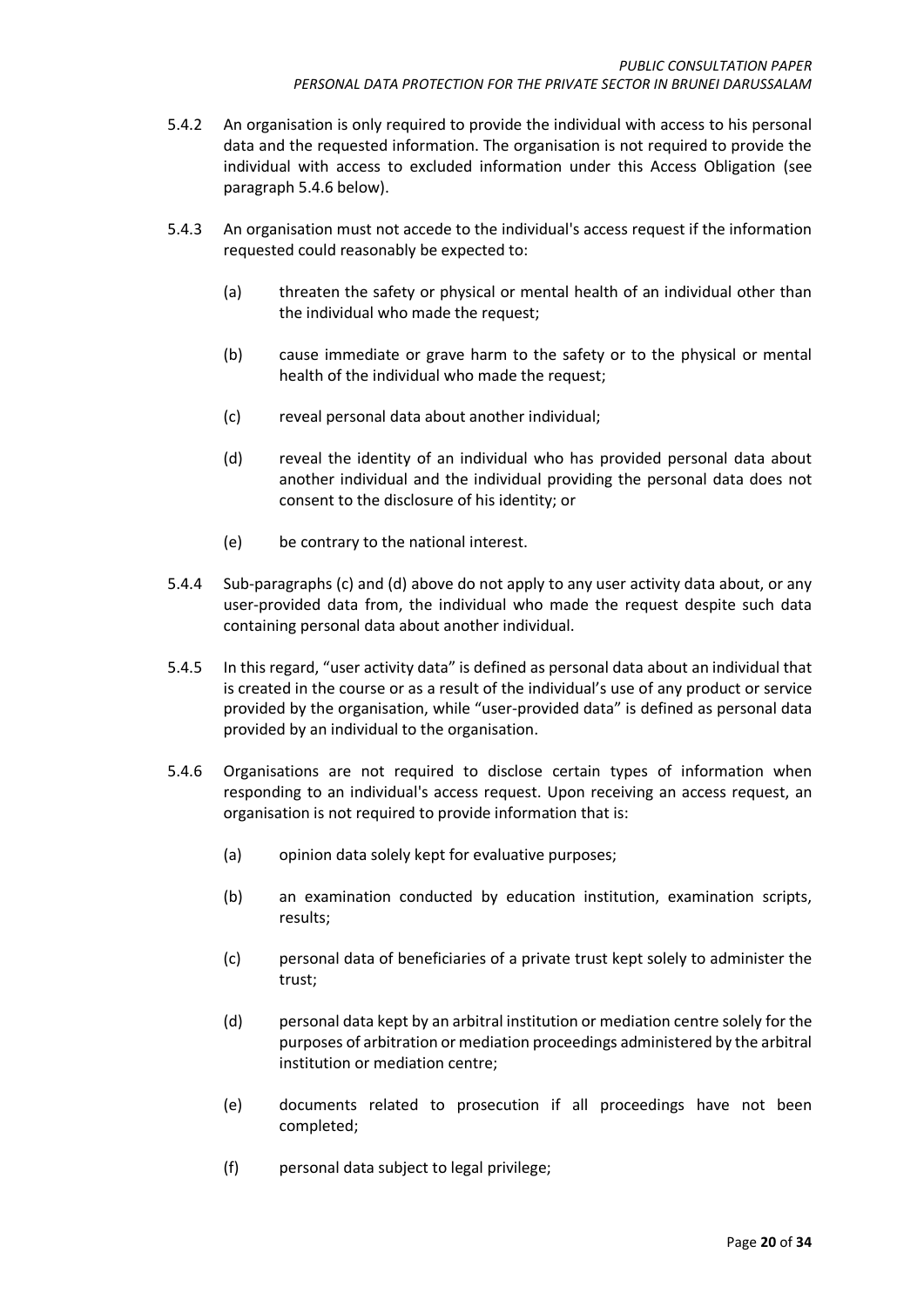- (g) personal data which, if disclosed, would reveal confidential commercial information that could, in the opinion of a reasonable person, harm the competitive position of the organisation;
- (h) personal data collected, used or disclosed without consent (in accordance with the PDPO) for the purposes of an investigation if the investigation and associated proceedings and appeals have not been completed; or
- (i) the personal data was collected or created by a mediator or arbitrator in the conduct of a mediation or arbitration for which he was appointed to act by agreement between the parties to the mediation or arbitration; under any written law; or by a court, arbitral institution or mediation centre.
- 5.4.7 An organisation does not have to respond to any access request:
	- (a) that would unreasonably interfere with the operations of the organisation because of the repetitious or systematic nature of the requests;
	- (b) if the burden or expense of providing access would be unreasonable to the organisation or disproportionate to the individual's interests;
	- (c) for information that does not exist or cannot be found:
	- (d) for information that is trivial; or
	- (e) that is otherwise frivolous or vexatious.
- 5.4.8 If the organisation rejects the individual's access request, it must notify the individual of the rejection within the prescribed time and in the prescribed manner. If the organisation has excluded personal data from the access request, it must notify the individual of the exclusion.
- 5.4.9 If an organisation refuses to accede to an individual's access request, it must preserve a copy of the personal data for the prescribed period and ensure that that the copy is complete and accurate. This will ensure that the personal data which is subject to the access request is available in the event that the individual submits an application to the Responsible Authority to review the organisation's rejection of the access request.

### <span id="page-20-0"></span>5.5 Right to Request for a Correction to an Error or Omission in Personal Data

- 5.5.1 An individual may request an organisation to correct an error or omission in his personal data. This obligation only extends to personal data that is in the organisation's possession or under its control. This is also known as the "Correction Obligation".
- 5.5.2 Unless the organisation issatisfied on reasonable grounds that a correction should not be made, the organisation shall correct the personal data as soon as practicable.
- 5.5.3 The organisation must also send the corrected personal data to every other organisation to which the personal data was disclosed by the organisation within a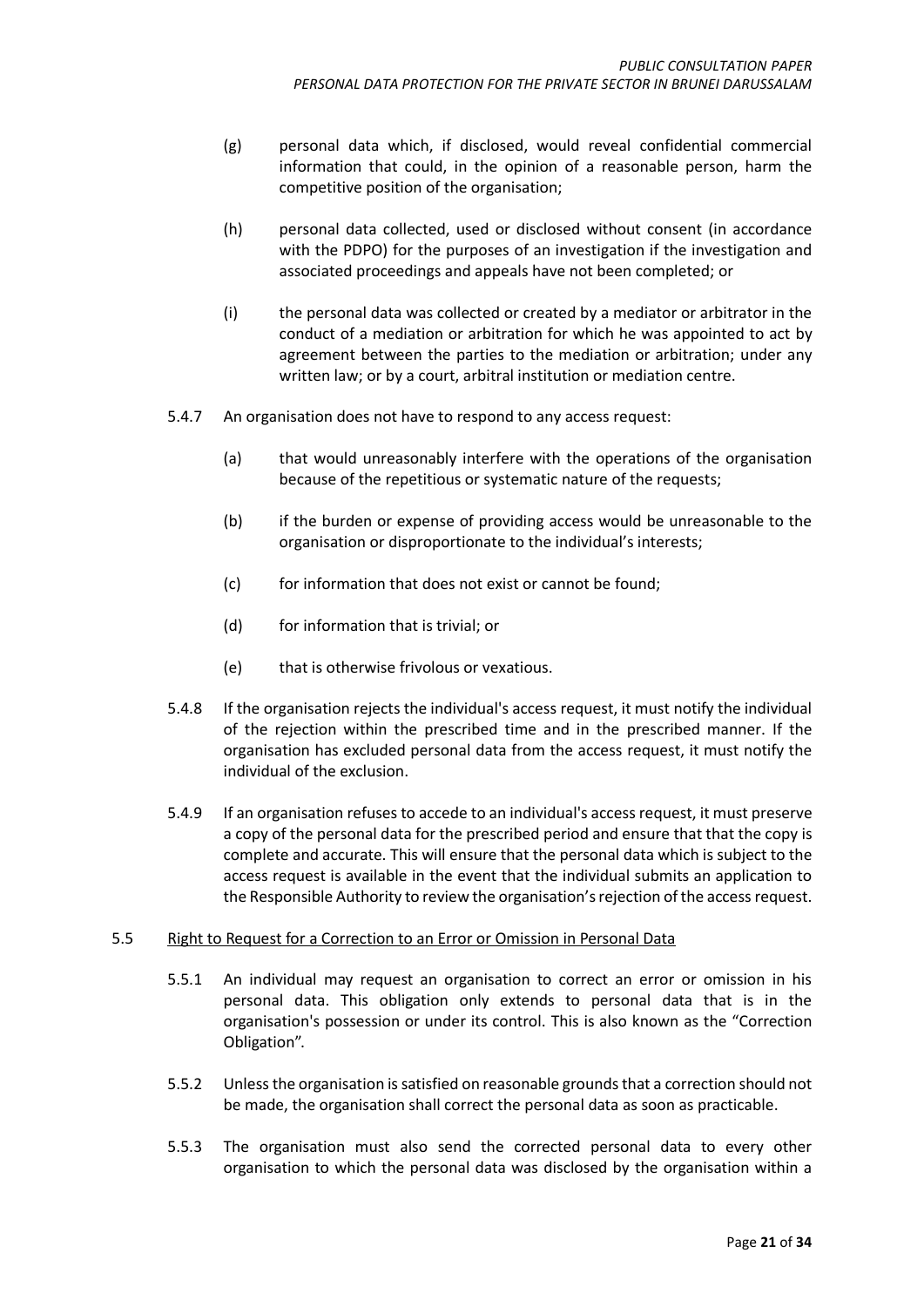year before the date the correction was made, unless that other organisation does not need the corrected personal data for any legal or business purpose.

- 5.5.4 When organisation A is notified by another organisation B of a correction of personal data, A shall correct the personal data in its possession or under its control unless organisation A is satisfied on reasonable grounds that the correction should not be made.
- 5.5.5 If no correction to the personal data is made despite a correction request, the organisation shall annotate the personal data record that the correction that was requested but not made.
- 5.5.6 An organisation is not required to correct or alter an opinion, including a professional or an expert opinion.
- 5.5.7 An organisation does not need to accede to an individual's correction request in certain situations. Upon receiving a correction request, an organisation not required to correct personal data that is:
	- (a) opinion data solely kept for evaluative purposes;
	- (b) an examination conducted by education institution, examination scripts, results;
	- (c) personal data of beneficiaries of private trust kept solely to administer the trust;
	- (d) personal data kept by an arbitral institution or mediation centre solely for the purposes of arbitration or mediation proceedings administered by the arbitral institution or mediation centre;
	- (e) documents related to prosecution if all proceedings have not been completed; or
	- (f) derived personal data.

### <span id="page-21-0"></span>5.6 Right to Data Portability

- 5.6.1 The PDPO may introduce a data portability obligation which requires a porting organisation to port an individual's data to another organisation under certain circumstances upon receiving a data porting request, unless an exception applies. This is also known as the "Data Portability Obligation".
- 5.6.2 When an individual submits a data porting request, the porting organisation is required to transmit the applicable data to the receiving organisation in the prescribed manner if certain conditions are fulfilled. The data porting request must satisfy the prescribed requirements and there must be an ongoing relationship between the individual and the porting organisation.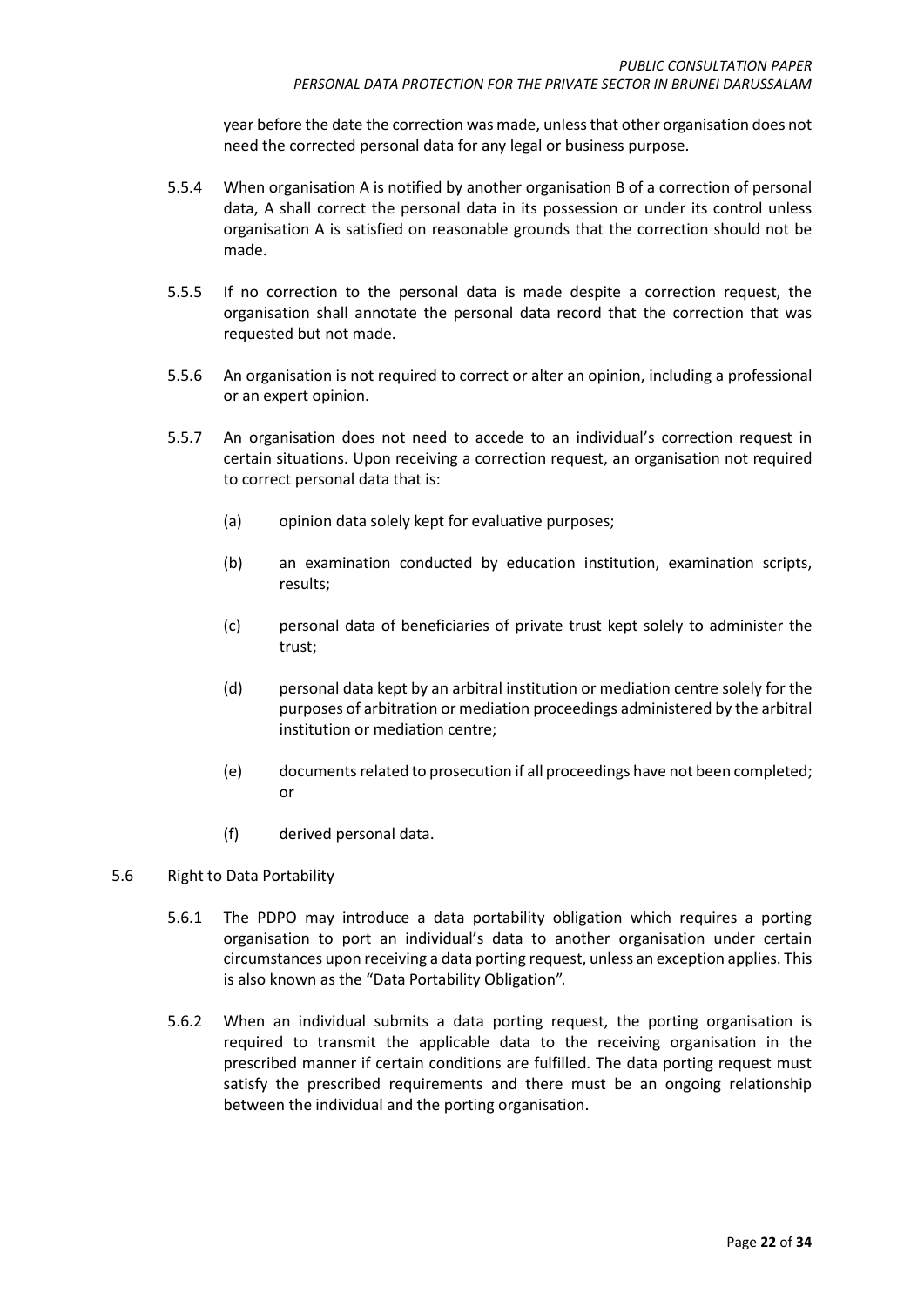- 5.6.3 The Data Portability Obligation will only apply to "applicable data" which is held in electronic form, and that was collected or created by the porting organisation within the prescribed period.
- 5.6.4 In terms of exceptions, a porting organisation does not need to transmit applicable data that has been specifically excluded by the PDPO or applicable data in specifically excluded circumstances.
- 5.6.5 A porting organisation which does not transmit data upon receiving a data porting request must notify the individual of the refusal within the prescribed time and in the prescribed manner.
- 5.6.6 A porting organisation must preserve any data specified in a data porting request for the prescribed period of time (or longer). This obligation applies regardless of whether the organisation accedes to the porting request. A porting organisation must also ensure that the copy of the data is complete and accurate.
- 5.6.7 A porting organisation can disclose personal data about a third party individual (T) to a receiving organisation without T's consent if the data porting request is made in an individual's (P) personal or domestic capacity and relates to P's user activity data or user-provided data. A receiving organisation receiving personal data about T from the porting organisation can use that personal data only for the purposes of providing goods and services to P.
- 5.6.8 An organisation must not port the applicable data if the transmission of the applicable data can reasonably be expected to: (a) threaten the physical or mental health of another individual; (b) cause immediate or grave harm to the physical or mental safety of the individual related to the data; (c) be contrary to national interests; or (d) if so instructed by the Responsible Authority.
- 5.6.9 A porting organisation is not required to port certain types of data:
	- (a) opinion data kept solely for an evaluative purpose;
	- (b) a document related to a prosecution if all proceedings related to the prosecution have not been completed;
	- (c) personal data which is subject to legal privilege;
	- (d) personal data which, if disclosed, would reveal confidential commercial information that could, in the opinion of a reasonable person, harm the competitive position of the organisation;
	- (e) personal data which has been collected, used or disclosed without consent (in accordance with the PDPO) for the purposes of an investigation if the investigation and associated proceedings and appeals have not been completed; or
	- (f) derived personal data.
- 5.6.10 A porting organisation is not required to port data in the following circumstances: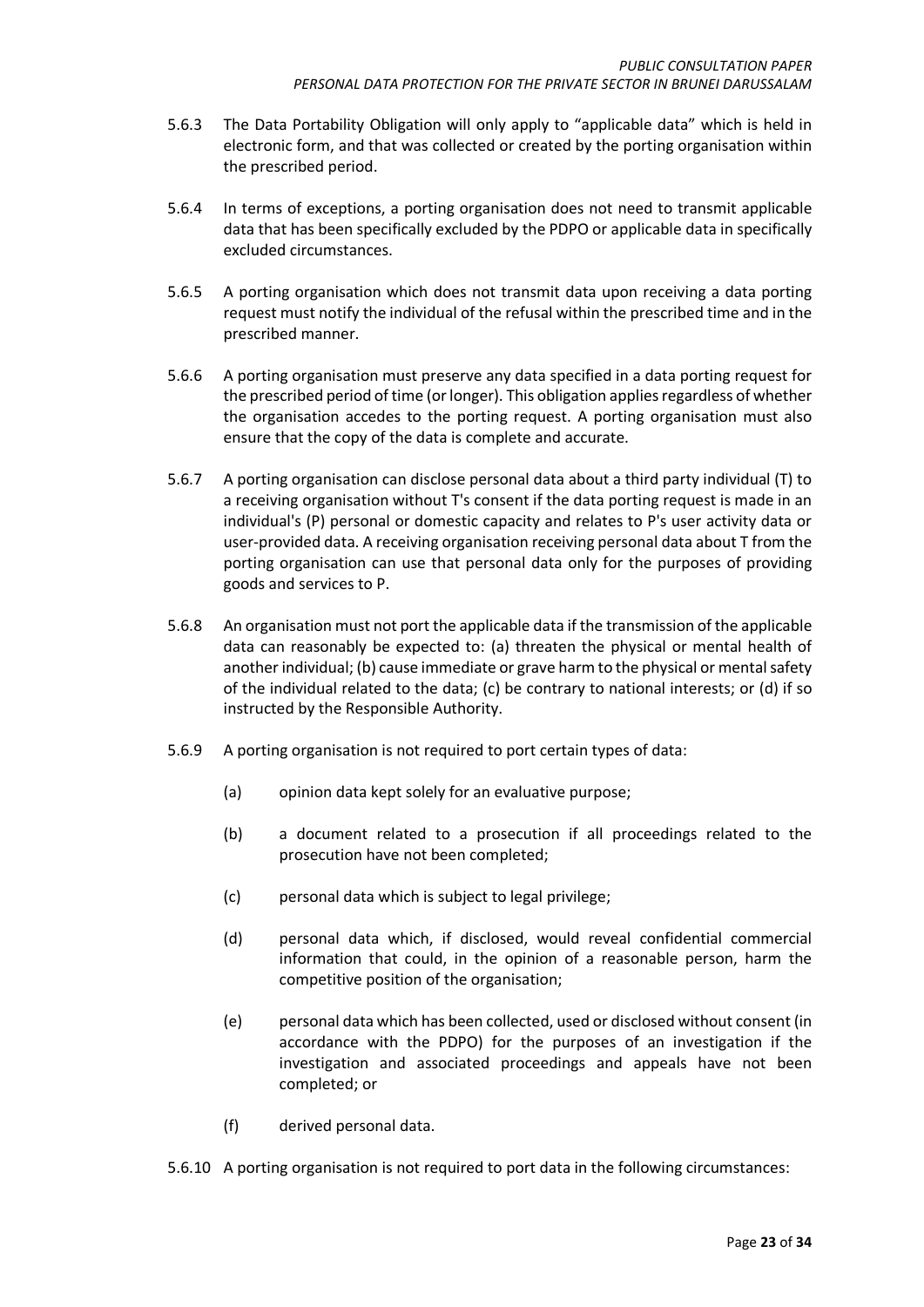- (a) transmitting the applicable data will unreasonably interfere with the operations of the porting organisation because of the repetitious or systematic nature of the data porting request;
- (b) the burden or expense of transmitting the applicable data is unreasonable to the porting organisation or disproportionate to the individual's interests;
- (c) the data porting request relates to applicable data that does not exist or cannot be found or is trivial; or
- (d) the data porting request is frivolous or vexatious.
- 5.7 Data portability, which is tied to data liquidity, ultimately gives more agency and control to the consumers. First, consumers stand to directly benefit when they have the ability to easily switch, at lower or no cost, to different market players, applications and services. Apart from increased flexibility and choices, consumers can also enjoy greater convenience as their data, contacts and / or settings are preserved. Second, the ability of consumers to move their data in response to changes in product or pricing naturally leads to more competition amongst existing players. Third, greater data flows can also reduce the barriers to market entry for potential data holders and open the door to increased innovation in the particular sector. Fourth, data portability will also encourage organisations to develop systems that are technologically compatible and interoperability formats that enable portability.
- 5.8 In a survey of the international landscape, the right to data portability has been introduced in the Philippines, Australia, and the EU. Moreover, Singapore and Thailand have the right to data portability in their respective data protection legislation, though these provisions have yet to come into force.

### <span id="page-23-0"></span>**6. Investigations, Enforcement and Appeal**

- 6.1 The PDPO provides for the setting up of a Responsible Authority to administer and enforce the PDPO.
- <span id="page-23-1"></span>6.2 Powers of Investigation
	- 6.2.1 In the course of its investigations, the Responsible Authority may, upon complaint or of its own motion, conduct an investigation under this section to determine whether or not an organisation or a person is complying with the PDPO. The Responsible Authority's powers of investigation include:
		- (a) requiring, by written notice, an organisation to produce any specified document or specified information;
		- (b) examining orally any person who appears to be acquainted with the facts or circumstances of the matter;
		- (c) by giving at least two working days' advance notice of intended entry, entering into an organisation's premises without a warrant; and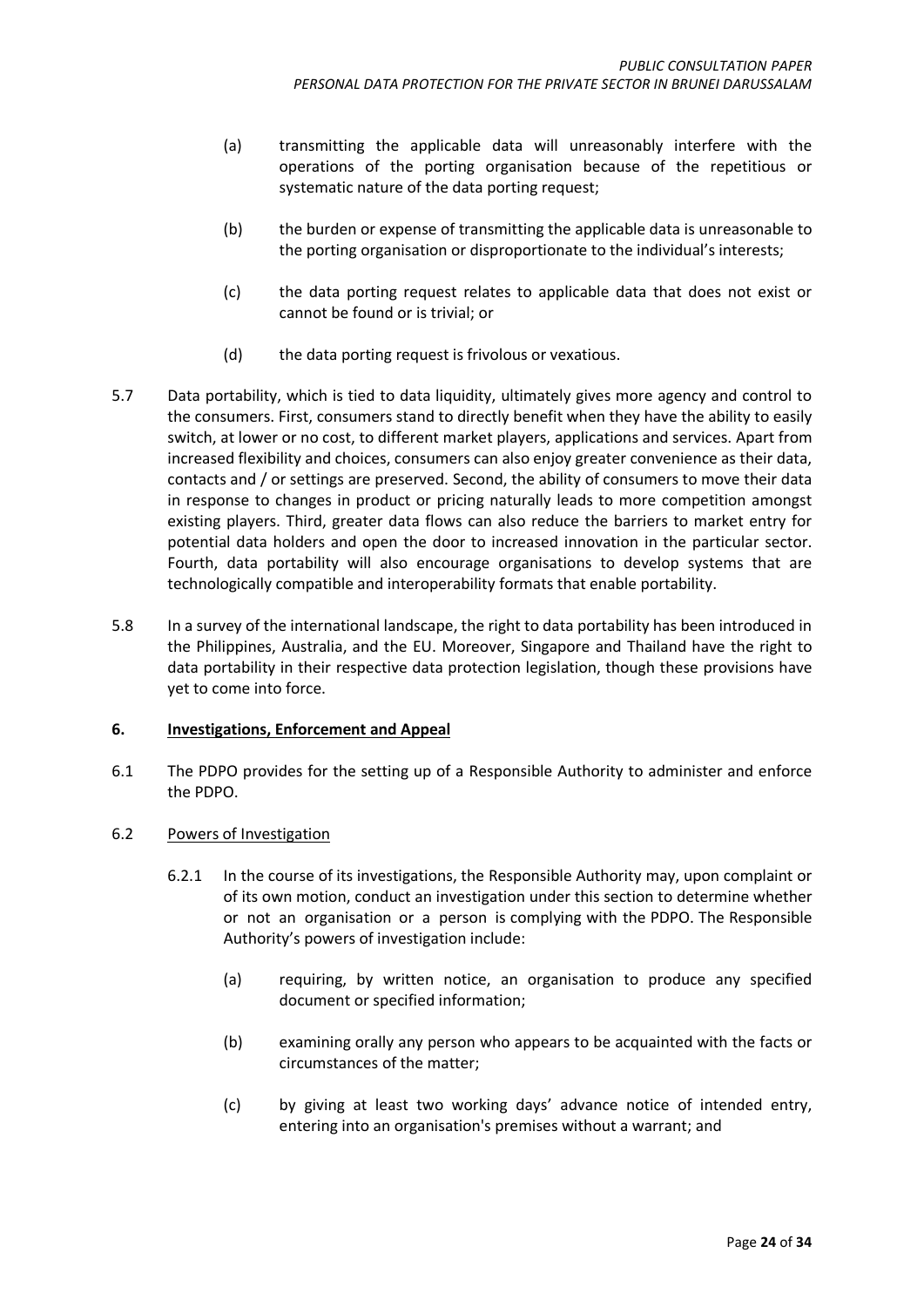- (d) obtaining a search warrant to enter an organisation's premises and taking possession of, or remove, any document.
- <span id="page-24-0"></span>6.3 Penalties for Obstruction
	- 6.3.1 An organisation or person who with an intent to evade an access or correction request disposes of, alters, falsifies, conceals or destroys a record containing personal data or other information; who obstructs or hinders the Responsible Authority or an authorised officer in the exercise of their powers or performance of their duties under the PDPO; or knowingly or recklessly makes a false statement to the Responsible Authority, or knowingly misleads or attempts to mislead the Responsible Authority, commits an offence for which that person would be liable upon conviction to a fine of up to B\$10,000 and / or to imprisonment for a term of up to 12 months (in the case of an individual), or a fine of up to B\$100,000 (in any other case).
	- 6.3.2 Additionally, any person who neglects or refuses to comply with an order to appear before the Responsible Authority, or without reasonable excuse neglects or refuses to furnish any information or produce any document specified in a written notice to produce information, will be guilty of an offence punishable by a fine not exceeding B\$10,000 or to imprisonment for a term not exceeding 12 months, or both.

#### <span id="page-24-1"></span>6.4 Power to Issue Directions

- 6.4.1 The Responsible Authority will be given powers to issue directions to organisations to take specific steps or corrective measures to address non-compliance with the Data Protection Provisions. Some of these directions for non-compliance include:
	- (a) to stop collecting, using, or disclosing personal data in contravention of the PDPO;
	- (b) to destroy personal data collected in contravention of the PDPO;
	- (c) to provide access to or correct personal data; or
	- (d) if an organisation has intentionally or negligently contravened the Data Protection Provisions, to pay a financial penalty of up to B\$1 million or up to 10% of the annual turnover of the organisation in Brunei Darussalam (whichever is higher).
- 6.4.2 With regard to the quantum of financial penalty, the Responsible Authority will be guided by the degree of harm caused by the breach, the seriousness of the violation and other factors. The amount must provide sufficient deterrence as well as serve to motivate organisations to put in place appropriate measures to safeguard personal data and comply with the PDPO.

### <span id="page-24-2"></span>6.5 Reconsideration and Appeal Mechanism

- 6.5.1 The PDPO provides for the establishment of a Data Protection Appeal Panel ("**DPAP**").
- 6.5.2 An individual or organisation aggrieved by a decision or direction of the Responsible Authority in the exercise of its powers under the PDPO may make a written application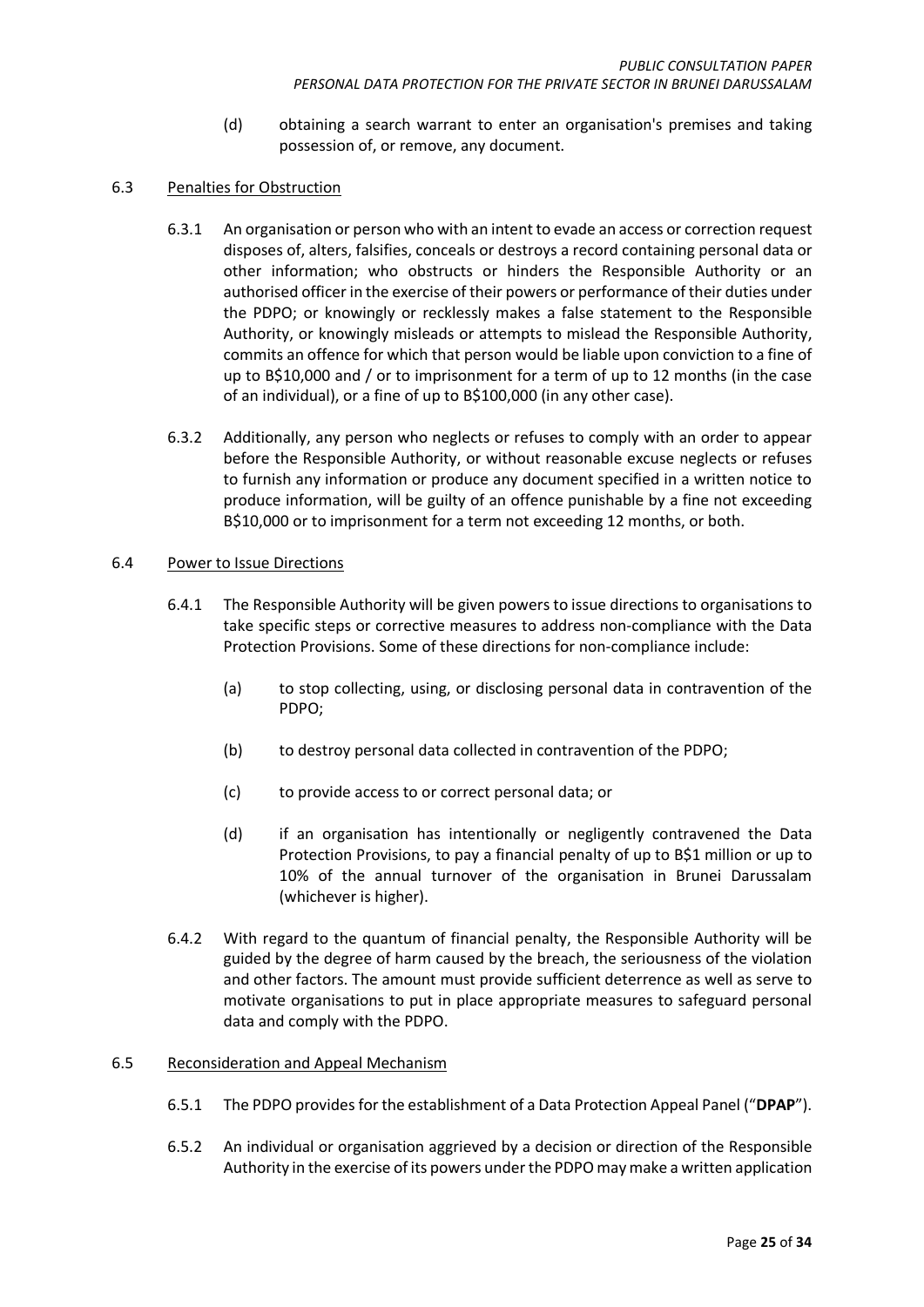to the Responsible Authority to reconsider its direction or decision. Thereafter, any individual or organisation aggrieved by the Responsible Authority's reconsideration decision may lodge an appeal to the DPAP.

- 6.5.3 Alternatively, an aggrieved individual or organisation may appeal directly to the DPAP without first submitting a reconsideration request.
- 6.5.4 Where an appeal is lodged with the DPAP, the Chairman of the DPAP shall nominate a Data Protection Appeal Committee ("**Appeal Committee**") comprising 3 or more members of the DPAP.
- 6.5.5 The Appeal Committee hearing an appeal may confirm, vary or set aside the direction or decision which is the subject of the appeal and, in particular, may: (i) remit the matter to the Responsible Authority**;** (ii) impose or revoke, or vary the amount of, a financial penalty; (iii) give any direction, or take any other step, that the Responsible Authority could itself have given or taken; or (iv) make any other direction or decision that the Responsible Authority could itself have made. The direction or decision of the Appeal Committee shall be final.

### <span id="page-25-0"></span>6.6 Right of Private Action

- 6.6.1 The PDPO provides for a standalone right of private action. An individual who suffers loss or damage directly as a result of a contravention of certain provisions of the PDPO may also commence a private civil action in court. The court may grant relief by way of injunction, declaration, damages or any other relief as the court thinks fit.
- 6.6.2 However, if the Responsible Authority has made a decision under the PDPO in respect of a contravention of the PDPO, the right of private action is only exercisable after all avenues of appeal, in respect of the relevant decision issued by the Responsible Authority, have been exhausted.

### <span id="page-25-1"></span>**7. Offences Affecting Personal Data and Anonymised Information**

- 7.1 There are specific offences in the PDPO which aims to hold individuals accountable for egregious mishandling of personal data in the possession of or under the control of an organisation. There are 3 main offences which the PDPO addresses.
	- 7.1.1 Knowing or reckless unauthorised disclosure of personal data: If an individual discloses, or causes disclosure of, personal data in the possession or under the control of an organisation or a public agency to another person, which is not authorised, and the individual does so knowingly, or is reckless to the disclosure not being authorised, the individual shall be guilty of an offence.
	- 7.1.2 Improper Use of Personal Data: If an individual makes use of personal data in the possession or under the control of an organisation or a public agency, which is not authorised, and the individual does so knowingly, or is reckless to the use not being authorised, and as a result of the use of the personal data, the individual (a) obtains a gain, (b) causes harm to another individual, or (c) causes loss to another person, that individual shall be guilty of an offence.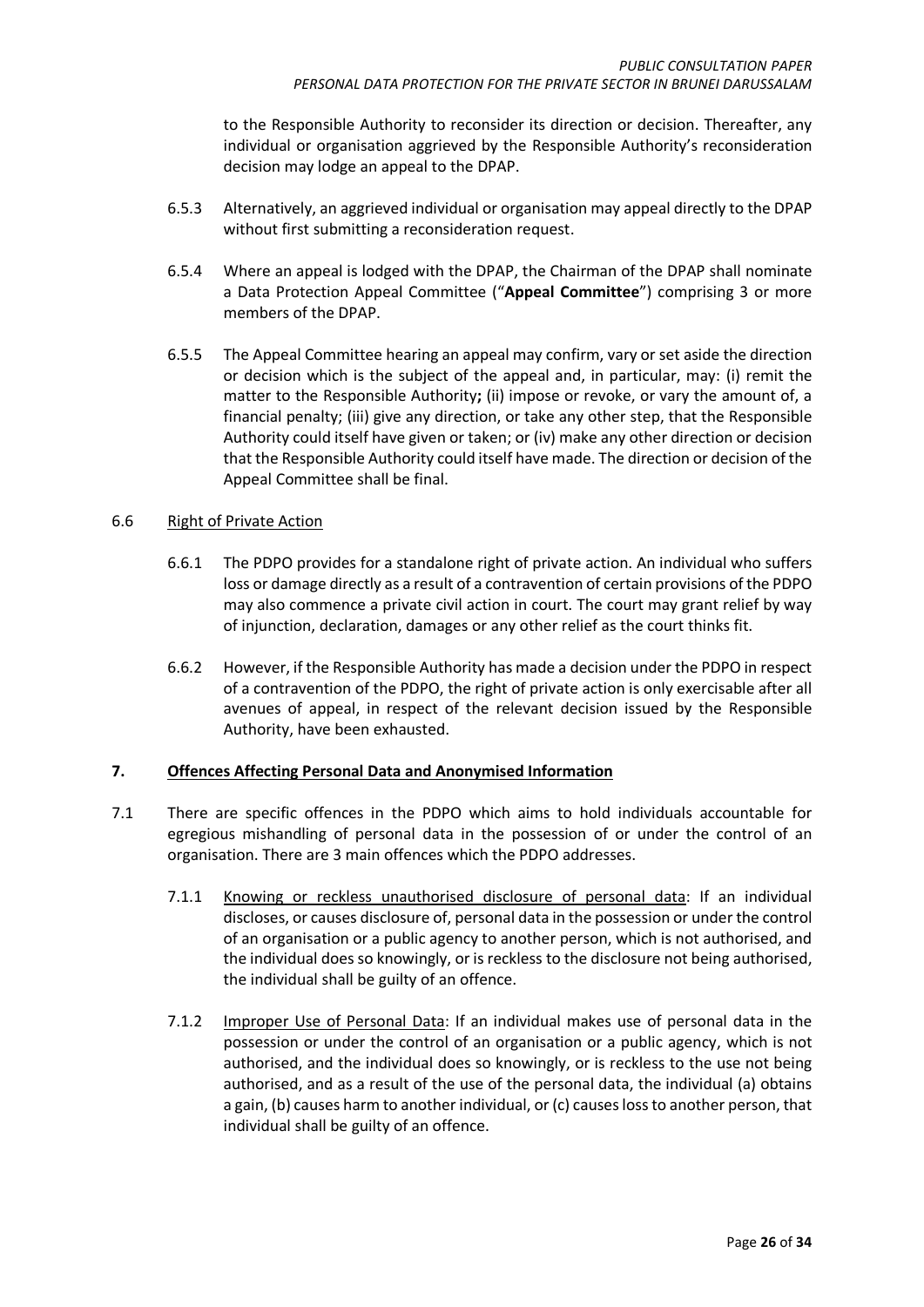- 7.1.3 Knowing or reckless unauthorised re-identification of anonymised data: If an individual takes any action to re-identify an affected person or cause the reidentification of anonymised information in the possession or under the control of an organisation or a public agency, which is not authorised, and the individual does so knowingly, or is reckless to the re-identification not being authorised, that individual shall be guilty of an offence.
- 7.2 For all 3 offences, the penalty is a fine not exceeding B\$10,000 or imprisonment for a term not exceeding 2 years, or both. Notwithstanding, the PDPO provides for defences in respect of these offences, for example:
	- 7.2.1 where the information is publicly available (or the information was publicly available solely because of an applicable contravention, and the accused did not know, and was not reckless as to whether, that was the case);
	- 7.2.2 where the conduct is permitted or required under other laws;
	- 7.2.3 where the conduct is authorised or required by an order of the court;
	- 7.2.4 where the individual reasonably believes that he had the legal right to do so; or
	- 7.2.5 in the case of the re-identification of anonymised information, the accused reasonably believed that the re-identification was for a specified purpose and notified the Responsible Authority or the organisation or public agency of the re-identification as soon as was practicable.
- 7.3 The aim of introducing these offences is to reinforce the accountability of individuals who have access to, and process, personal data by punishing the egregious mishandling of personal data (i.e. where the individual acted knowingly or recklessly).
- 7.4 As a counterbalance, the PDPO also provides for defences to these offences such that employees acting in the course of their employment, or in accordance with instructions of their employer, will be protected from criminal liability. Notwithstanding the above, the organisation is ultimately accountable for compliance with the PDPO and retains liability for the actions of its employees.

### <span id="page-26-0"></span>**8. Do Not Call ("DNC") Regime**

- 8.1 The PDPO may provide for the establishment of a DNC regime. Individuals may request for their telephone numbers to be added to the DNC Registry if they do not wish to receive telemarketing messages via phone call, text message (i.e. SMS, MMS or any electronic communications sent using a telephone number, e.g. WhatsApp, Telegram) or fax. The DNC Registry will be administered by the Responsible Authority.
- 8.2 As part of providing individual consumers with some level of control over the number of unsolicited commercial marketing messages received, the Responsible Authority may establish and administer a national DNC Registry for Brunei Darussalam, which would allow individuals to opt-out of marketing messages sent by way of phone call, text message (including Short Messaging Service and Multimedia Messaging Service) or fax. The registration of phone numbers on the DNC Registry will be free-of-charge.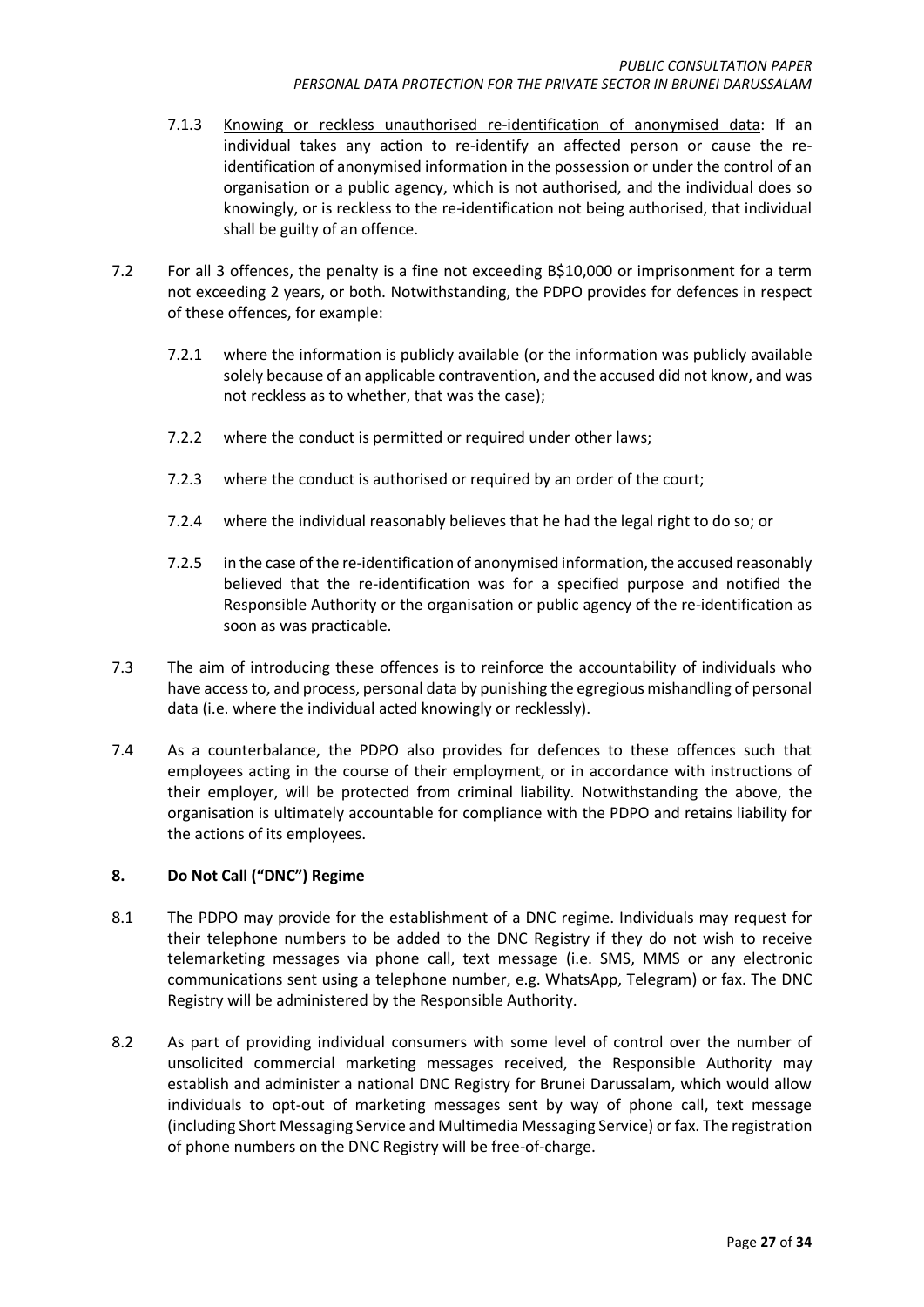- 8.3 Generally, organisations in Brunei Darussalam that make marketing calls or send marketing messages by way of text message or fax will be required to check the phone numbers against the DNC Registry and ensure that they do not make calls or send messages to registered numbers, unless an exception or exclusion applies. For example, where the individual had given explicit consent for the company to contact him or her for marketing purposes, or the recipient is in an ongoing relationship with the sender.
- 8.4 Personal messages, messages from charitable organisations soliciting donations and market research surveys are not considered marketing in nature and it is proposed that the DNC Registry will not block such messages. Marketing messages sent by way of email are not covered under the DNC regime.

#### <span id="page-27-0"></span>8.5 Duty to Check the DNC Register

- 8.5.1 Under the DNC regime, a sender will have a duty to check the relevant DNC Register and obtain valid confirmation that the receiving Brunei telephone number is not on the DNC Register before sending the specified message to that number.
- 8.5.2 A sender may obtain valid confirmation from the Responsible Authority that the Brunei telephone number is not listed on the relevant DNC Register. The sender may do so by making an application to the Responsible Authority in receive this confirmation. This application to the Responsible Authority has to be made within the prescribed duration before sending the specified message.

#### <span id="page-27-1"></span>8.6 Role and Responsibility of Checkers

- 8.6.1 A checker has to ensure information provided is accurate and compliant with requirements under the PDPO. These checkers are persons who, for reward, provide another person (P) with information on whether a Brunei telephone number is listed on the DNC Register for P's compliance with the PDPO.
- 8.6.2 Checkers must ensure that the information provided to P about whether the Brunei telephone number is listed on the DNC Register is accurate. Checkers must provide such information to P in accordance with any prescribed requirements.
- 8.6.3 Checkers are deemed to have ensured the accuracy of information if it is in accordance with a reply from the Responsible Authority in response to the checker's application for confirmation and this information is provided before the expiry of the prescribed period.

### <span id="page-27-2"></span>8.7 Sending of a Specified Message

- 8.7.1 A sender of a specified message must provide its contact information and other prescribed details in the specified message. When sending a specified message to a Brunei telephone number, the sender must include clear and accurate information on:
	- (a) how to identify the sender;
	- (b) how the recipient can readily contact the sender; and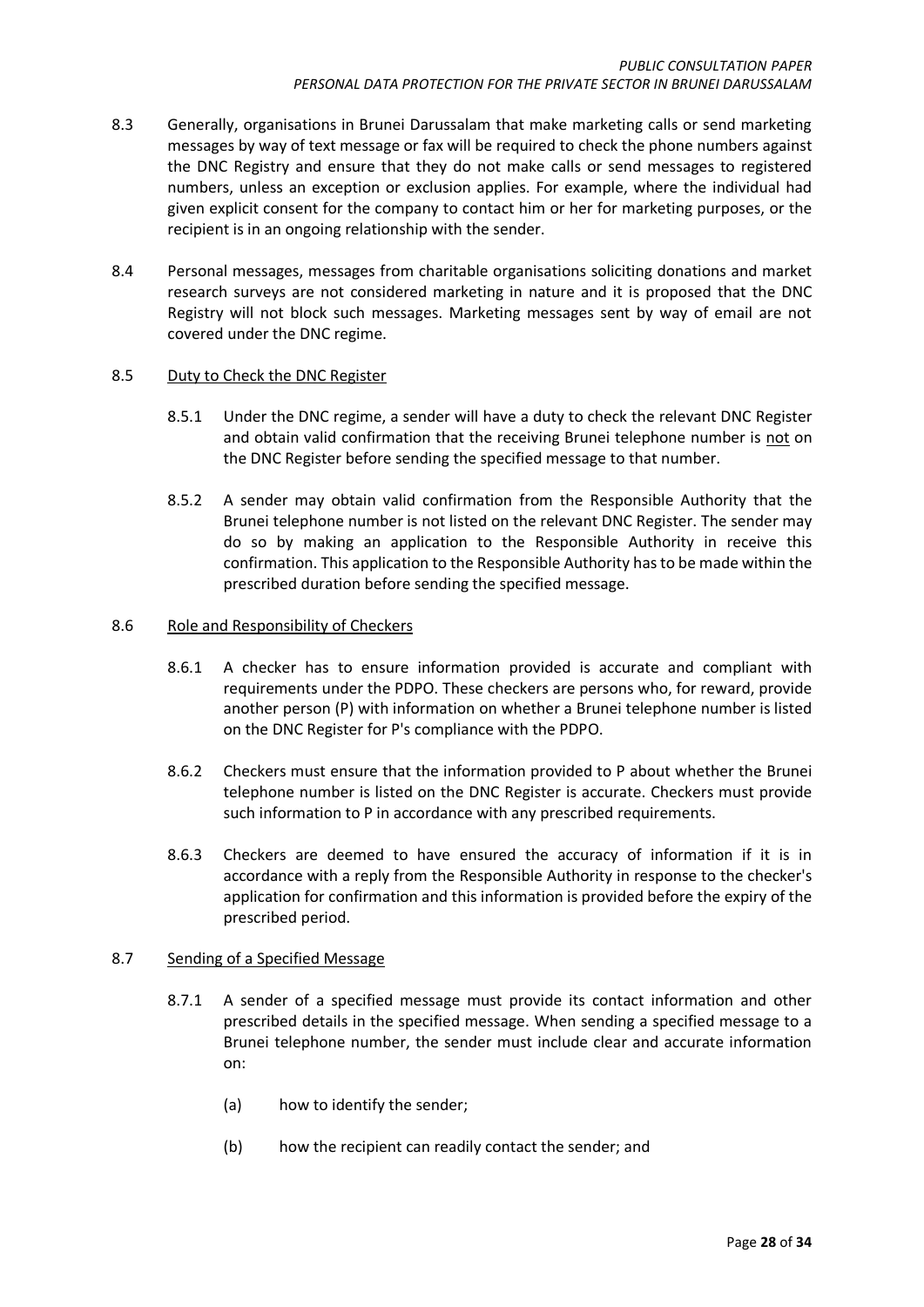- (c) other prescribed information (e.g. if the Responsible Authority prescribes further requirements in subsequent regulations).
- 8.7.2 All the information to be included in the specified message must be reasonably likely to be valid for at least 30 days after the specified message is sent.
- 8.7.3 In addition, the sender of the specified message must not conceal the calling line identity of the sender or perform any operation, or issue any instruction that would conceal or withhold the calling line identity.

#### <span id="page-28-0"></span>8.8 Clear and Unambiguous Consent

- 8.8.1 The sender does not need to obtain valid confirmation from the Responsible Authority or checkers of the DNC Registry if the subscriber or user of the Brunei telephone number gives his clear and unambiguous consent to the organisation for the sending of the specified message to that number. This consent from the subscriber or user must be in writing or a form that is accessible for subsequent reference.
- 8.8.2 With respect to consent, similar rules apply in the context of the sending specified messages. The sender cannot require a subscriber or user of a Brunei telephone number to give consent to the sender to send them a specified message as a condition of contract unless it is reasonable to do so.
- 8.8.3 Similarly, the sender must not obtain consent to send a subscriber or user of a Brunei telephone number a specified message by providing them false or misleading information or by employing deceptive or misleading practices. Such consent will be deemed to be invalid.
- 8.8.4 A subscriber or user of a Brunei telephone number can revoke their consent to the sending of a specified message at any time by giving notice to the sender. The sender must stop sending the specified messages to that telephone number after the expiry of the prescribed period. It is proposed that this period be 21 days.

### <span id="page-28-1"></span>8.9 Prohibition Against Dictionary Attacks and Address-Harvesting Software

- 8.9.1 An organisation must not send a message to a telephone number that is generated or obtained through a dictionary attack or address-harvesting software. This would be considered an offence under the PDPO.
- 8.9.2 However, there is a defence for an employee acting in good faith who does so in the course of his employment or in accordance with instructions given to him in the course of his employment will not be liable.
- 8.9.3 These provisions aim to deter spammers who randomly generate telephone numbers and send marketing messages (including robocalls) to those phone numbers. In many cases, spammers employ the use of dictionary attacks or exploit address harvesting software and other similar technologies to indiscriminately send unsolicited marketing messages to a high volume of recipients, causing consumer annoyance, inconvenience, and, in some cases, distress.

#### <span id="page-28-2"></span>8.10 Enforcement of DNC Provisions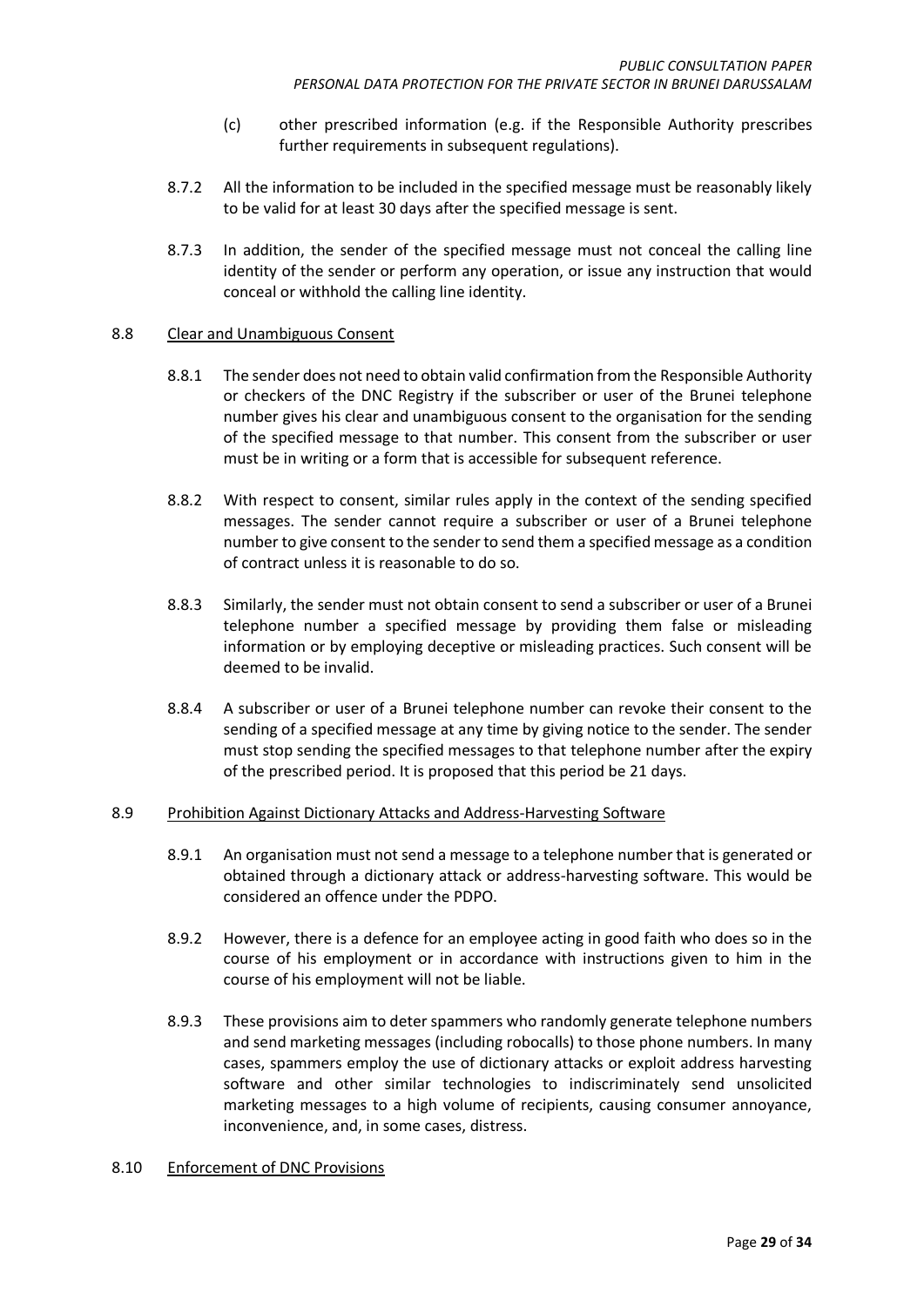- 8.10.1 The DNC provisions are enforced under the same administrative regime as the Data Protection Provisions. If the Responsible Authority is satisfied that a person is not in compliance with the DNC provisions, the Responsible Authority may issue any direction to ensure compliance.
- 8.10.2 If a person is found to have intentionally or negligently contravened any of the DNC provisions, the Responsible Authority may require, by written notice, the organisation or person to pay a financial penalty.
	- (a) For a contravention of the DNC provisions (except the prohibition on use of dictionary attacks and address harvesting software), the financial penalty must not exceed a maximum of B\$200,000 in the case of an individual; or B\$1 million in any other case.
	- (b) For a contravention of the prohibition on use of dictionary attacks and address harvesting software, the financial penalty must not exceed a maximum of B\$200,000 in the case of an individual; in case of a person whose annual turnover in Brunei Darussalam exceeds B\$20 million — 5% of the annual turnover of the organisation in Brunei Darussalam; and B\$1 million in any other case.

## <span id="page-29-0"></span>**9. Regulations, Codes of Practice and Advisory Guidelines**

- 9.1 The PDPO empowers the Responsible Authority to, with the approval of the Minister, make such regulations as may be necessary or expedient for carrying out the purposes and provisions of the PDPO and for prescribing anything that may be required or authorised to be prescribed by the PDPO.
- 9.2 It is anticipated that these regulations would include regulations in respect of the following matters: cross-border data transfer requirements, requirements governing the making of and responding to access and correction requests, rules concerning the assessment and notification of data breaches, and regulations to implement the data portability provisions.
- 9.3 In addition, the PDPO empowers the Responsible Authority to issue written advisory guidelines indicating the manner in which the Responsible Authority will interpret the provisions of the PDPO.

### <span id="page-29-1"></span>**10. Interaction Between the PDPO and Other Laws**

- 10.1 In terms of the interaction between the PDPO and other laws in Brunei Darussalam, it is envisioned that the PDPO will operate concurrently with other legislative and regulatory frameworks that apply to specific sectors.
- 10.2 There may be some provisions under existing written laws related to the collection, use, disclosure and processing of personal data. In this regard, the PDPO contains a provision on the subordination of the Data Protection Provisions of the PDPO to other written laws. The PDPO states that unless expressly provided in the PDPO:
	- 10.2.1 nothing in the Data Protection Provisions shall affect any authority, right, privilege or immunity conferred, or obligation or limitation imposed, by or under the law,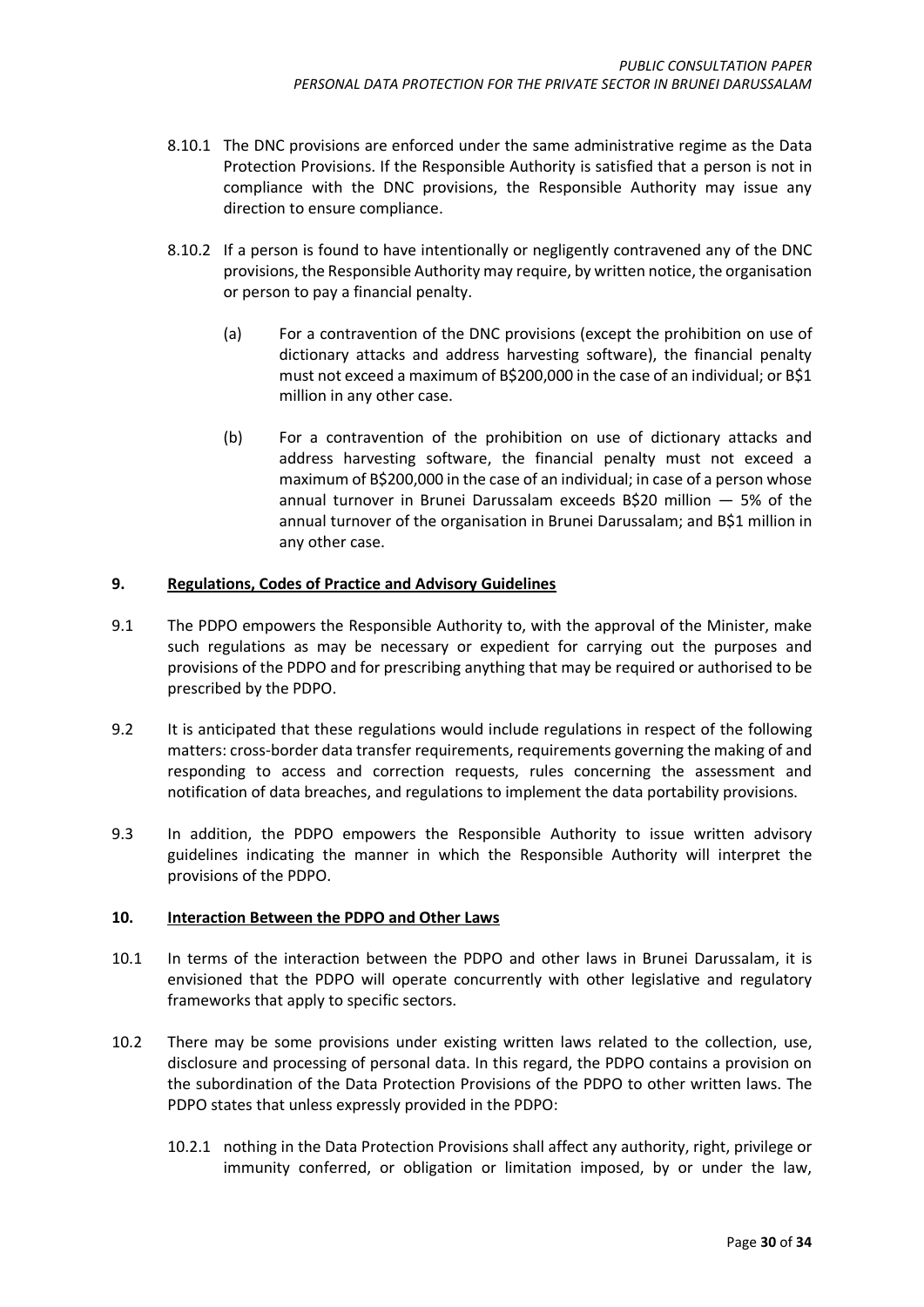including legal privilege, except that the performance of a contractual obligation shall not be an excuse for contravening the PDPO; and

- 10.2.2 the provisions of other written law shall prevail to the extent that any provision of Data Protection Provisions is inconsistent with the provisions of that other written law.
- 10.3 In other words, these exclusions recognise certain rights or privileges conferred under law, e.g. legal privilege, which would supersede the Data Protection Provisions. However, the provision of the other written law will apply only in respect of the matter(s) which is inconsistent between the two provisions. This means that the other provisions in the PDPO which are not inconsistent with the other written law will continue to apply.
- 10.4 Generally, the PDPO operates as a baseline law for data protection. Sectoral regulators are given the freedom and flexibility to provide higher levels of protection for personal data in their respective legislative and regulatory frameworks on top of the baseline requirements in the PDPO where necessary.
- 10.5 By way of illustration, certain categories, classes or types of personal data may be considered to be more sensitive in nature and therefore warrant stricter safeguards and standards of protection, e.g. health and medical personal data, or salary and financial information. The relevant sectoral regulators (e.g. Ministry of Health or Autoriti Monetari Brunei Darussalam) may wish to set higher levels of protection for these categories of personal data under the respective legislative or regulatory frameworks.
- 10.6 Sectoral regulators may also exempt their licensees from specific requirements under the PDPO where required. This is a more balanced approach which recognises the specific needs and circumstances of different industries.

### <span id="page-30-0"></span>**11. Sunrise Period of Two (2) Years**

- 11.1 AITI is proposing a "sunrise period" of 2 years from the time the PDPO is enacted (which is currently targeted to be Q4 of 2021).
- 11.2 During this "sunrise period", AITI or the Responsible Authority intends to conduct outreach and awareness-building programmes to educate the wider public about data protection and individual rights available under the PDPO.
- 11.3 AITI or the Responsible Authority will also engage various industries and associations as part of its outreach efforts to ensure that businesses are familiar with their obligations under the PDPO and will be able to comply with the requirements under the PDPO once the new data protection law takes effect.
- 11.4 Depending on whether it is necessary and appropriate, the Responsible Authority may issue further advisory guidelines for the public and / or selected industry sectors to provide greater clarity on specific issues at a later date, likely after the PDPO takes effect.

# <span id="page-30-1"></span>**12. Existing Personal Data / Grandfathering Clause**

12.1 The PDPO will not have retrospective application and will only apply to personal data that is collected, used and disclosed after the date of commencement.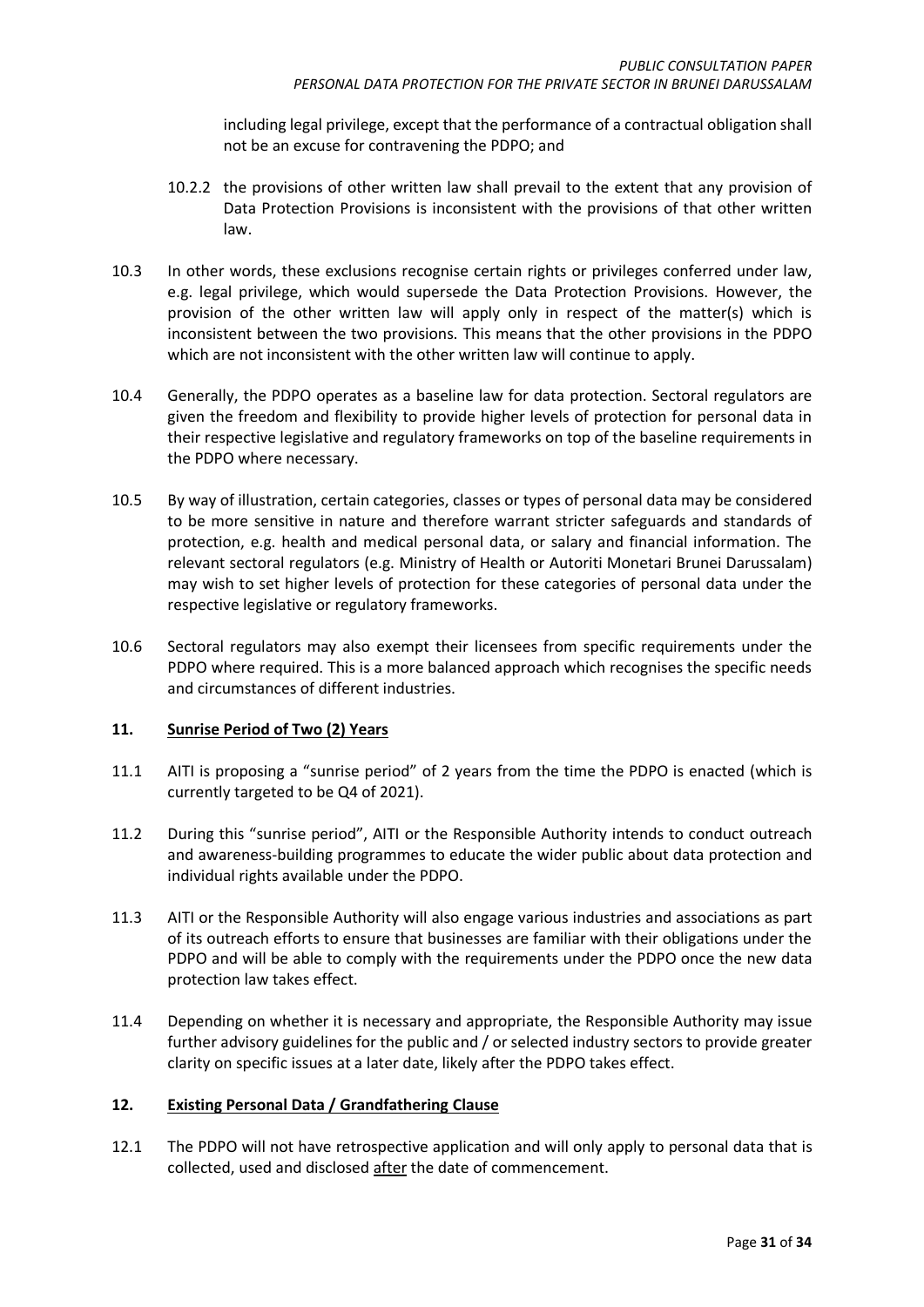- 12.2 For organisations that have control over or possess personal data, the PDPO will have a grandfathering clause which will allow organisations to continue to use that personal data that was collected before the commencement date for the purposes for which the personal data was collected. The exception to this is where the individual withdraws his consent for the use of his personal data.
- 12.3 This grandfathering clause will only apply to the organisation's *use* and not *collection* or *disclosure* of existing personal data.
- 12.4 By way of illustration, if Organisation ABC has collected personal data from its customers prior to the commencement date for the purposes of providing after-sales customer support, Organisation ABC can continue to use the existing customer personal data to provide the customers with after-sales customer support after the PDPO comes into effect, even if Organisation ABC did not obtain consent previously.
- 12.5 However, after the PDPO comes into effect, Organisation ABC cannot use the existing personal data for purposes other than providing after-sales customer support (e.g. to send the customer direct marketing messages advertising new products), or disclose the existing customer personal data to another organisation. If Organisation ABC wishes to do so, it will need to seek fresh consent in accordance with the PDPO.
- 12.6 Aside from the continued use of existing personal data, the PDPO will not invalidate an organisation's contractual agreements with third parties in relation to the use and processing of existing personal data.

[THE REMAINDER OF THIS PAGE IS LEFT INTENTIONALLY BLANK]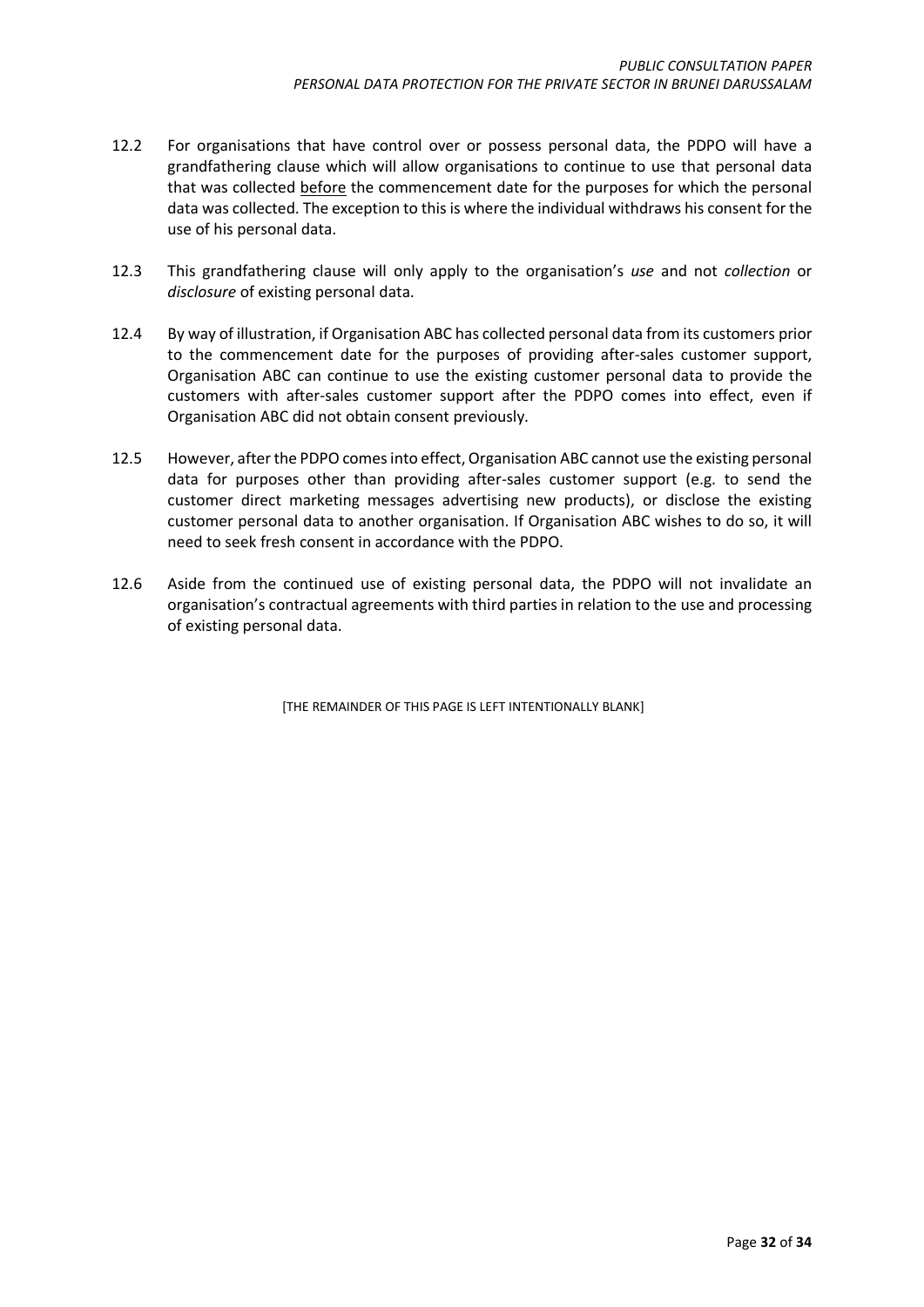## <span id="page-32-0"></span>**PART 3: SUBMISSION OF COMMENTS**

#### <span id="page-32-1"></span>**13. Submission of Comments**

- 13.1 We would like to seek views and comments on the issues listed in **Part 2** of this Public Consultation Paper as well as relevant issues that may not have been specifically highlighted above.
- 13.2 Parties that wish to submit comments on this public consultation paper should organise their submissions as follows:
	- 13.2.1 Cover page (including particulars of the organisation or individual, contact person, valid contact number and e-mail address);
	- 13.2.2 Comments (with reference to specific sections or paragraphs if appropriate) together with relevant justification and analysis, data and information; and
	- 13.2.3 Conclusion.
- 13.3 Supporting material may be placed in an annex. All submissions should be clearly and concisely written, and should provide a reasoned explanation for any proposed revisions. Where feasible, parties should identify the specific section on which they are commenting and explain the basis for their proposals.
- 13.4 All submissions should be submitted by **Wednesday, 1623 June 2021 no later than 5:00pm.**
	- 13.4.1 Softcopy submissions should be submitted in both Microsoft Word and PDF formats, with the email subject "Public Consultation Paper on the Personal Data Protection for the Private Sector in Brunei Darussalam", to the following e-mail address: [pdp@aiti.gov.bn.](mailto:pdp@aiti.gov.bn)
	- 13.4.2 Hardcopy submissions should be addressed and submitted to:

#### **The Chief Executive**

Authority for Info-communications Technology Industry for Brunei Darussalam Block B14, Simpang 32-5, Kampung Anggerek Desa, Jalan Berakas BB3713 Brunei Darussalam

- **SUBJECT:** Public Consultation Paper on Personal Data Protection for the Private Sector in Brunei Darussalam
- 13.5 We reserve the right to make public all or parts of any written submission and to disclose the identity of the source. Commenting parties may request confidential treatment for any part of the submission that the commenting party believes to be proprietary, confidential or commercially sensitive. Any such information should be clearly marked and placed in a separate annex.
- 13.6 If we grant confidential treatment, we shall consider, but shall not publicly disclose, the information. If we reject the request for confidential treatment, we shall return the